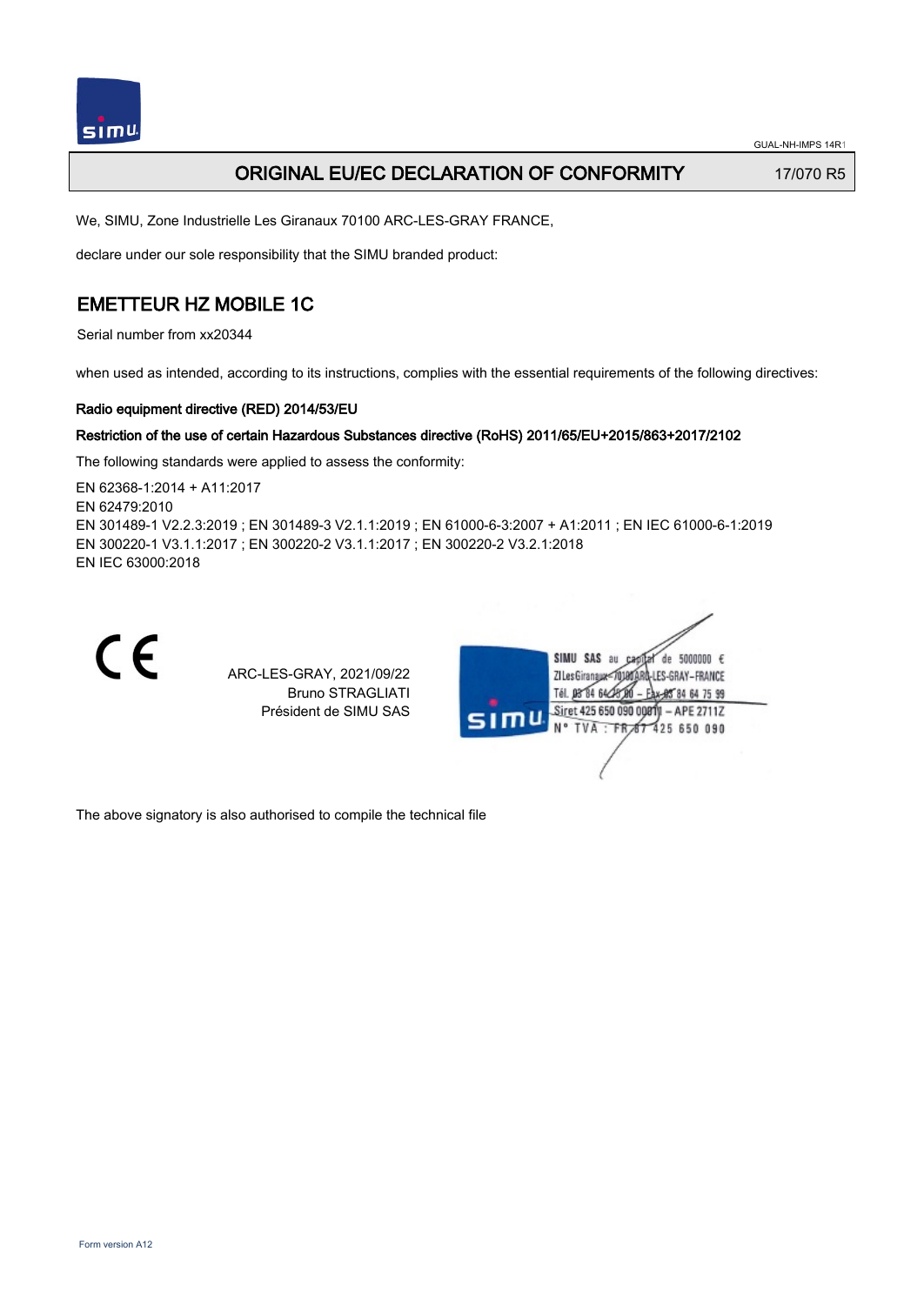

## ORIGINAL EU/EC DECLARATION OF CONFORMITY DECLARATION EU/CE DE CONFORMITE ORIGINALE

17/070 R5

We, SIMU, Zone Industrielle Les Giranaux 70100 ARC-LES-GRAY FRANCE, Nous,

declare under our sole responsibility that the SIMU branded product: declarons sous notre seule responsabilité que le produit de marque SIMU

# EMETTEUR HZ MOBILE 1C

Serial number from xx20344 Numéro de série à partir de

when used as intended, according to its instructions, complies with the essential requirements of the following directives: utilisé, selon l'usage prévu, comme décrit dans son manuel d'utilisation, est conforme aux exigences essentielles des directives suivantes

#### Radio equipment directive (RED) 2014/53/EU

Directive sur les équipements radio 2014/53/EU

### Restriction of the use of certain Hazardous Substances directive (RoHS) 2011/65/EU+2015/863+2017/2102

Directive RoHS 2011/65/EU+2015/863+2017/2102

The following standards were applied to assess the conformity: Les normes de référence suivantes ont été appliquées pour évaluer la conformité

EN 62368‑1:2014 + A11:2017 EN 62479:2010 EN 301489‑1 V2.2.3:2019 ; EN 301489‑3 V2.1.1:2019 ; EN 61000‑6‑3:2007 + A1:2011 ; EN IEC 61000‑6‑1:2019 EN 300220‑1 V3.1.1:2017 ; EN 300220‑2 V3.1.1:2017 ; EN 300220‑2 V3.2.1:2018 EN IEC 63000:2018

CE

ARC-LES-GRAY, 2021/09/22 Bruno STRAGLIATI Président de SIMU SAS



The above signatory is also authorised to compile the technical file La personne signataire ci-dessus est aussi celle autorisée à constituer le dossier technique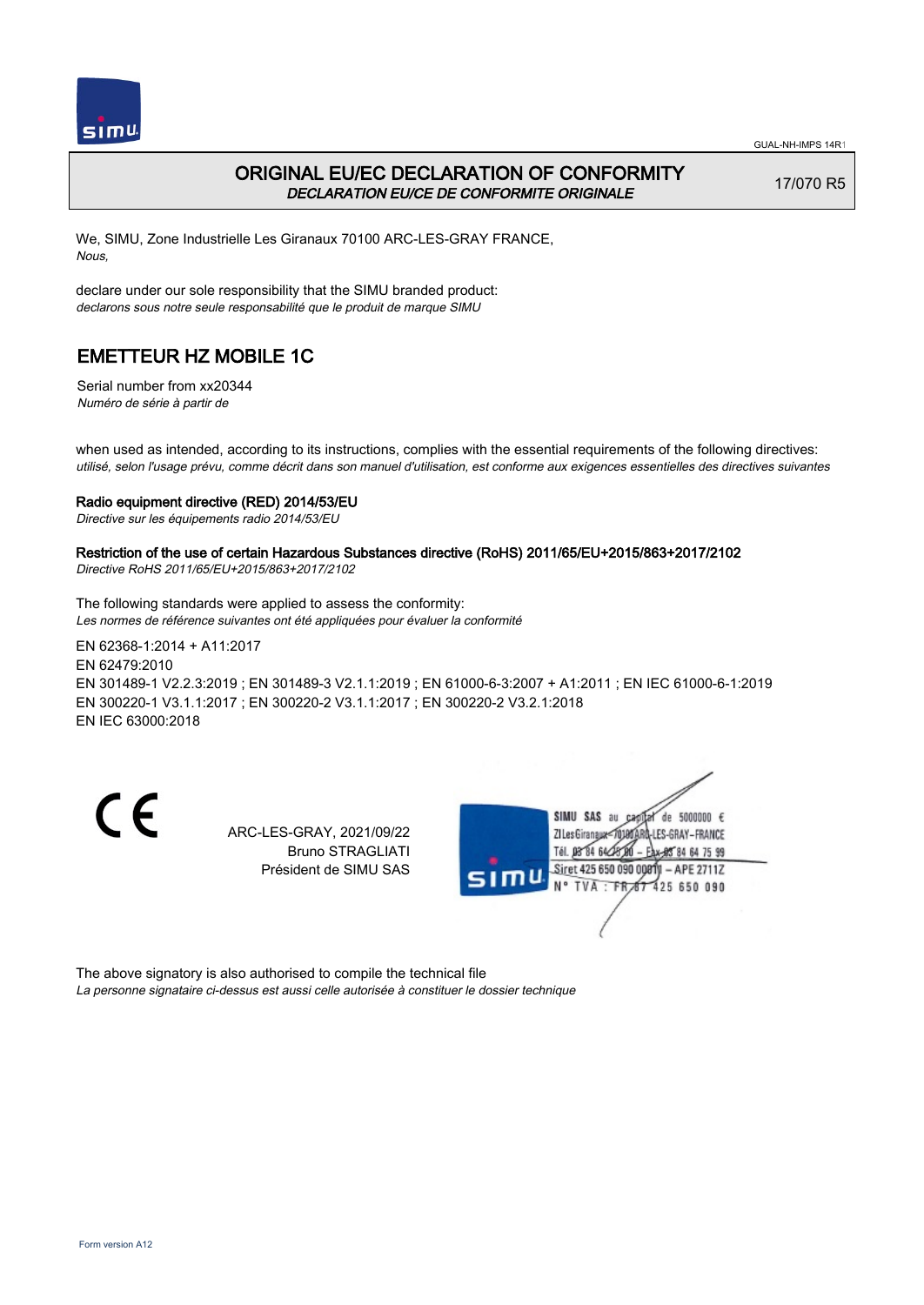

### ORIGINAL EU/EC DECLARATION OF CONFORMITY ORIGINAL EU/EG-KONFORMITÄTSERKLÄRUNG

17/070 R5

We, SIMU, Zone Industrielle Les Giranaux 70100 ARC-LES-GRAY FRANCE, Wir,

declare under our sole responsibility that the SIMU branded product: erklären unter unserer alleinigen Verantwortung, dass das mit der Marke SIMU versehene Produkt

# EMETTEUR HZ MOBILE 1C

Serial number from xx20344 Seriennummer ab

when used as intended, according to its instructions, complies with the essential requirements of the following directives: den einschlägigen Bestimmungen der folgenden Richtlinien entspricht, wenn es nach den Anweisungen des Herstellers bestimmungsgemäß verwendet wird

### Radio equipment directive (RED) 2014/53/EU

Funkanlagen-Richtlinie 2014/53/EU

#### Restriction of the use of certain Hazardous Substances directive (RoHS) 2011/65/EU+2015/863+2017/2102

RoHS-Richtlinie 2011/65/EU+2015/863+2017/2102

The following standards were applied to assess the conformity: Die Konformität wird durch die Einhaltung folgender Normen nachgewiesen

EN 62368‑1:2014 + A11:2017 EN 62479:2010 EN 301489‑1 V2.2.3:2019 ; EN 301489‑3 V2.1.1:2019 ; EN 61000‑6‑3:2007 + A1:2011 ; EN IEC 61000‑6‑1:2019 EN 300220‑1 V3.1.1:2017 ; EN 300220‑2 V3.1.1:2017 ; EN 300220‑2 V3.2.1:2018 EN IEC 63000:2018

CE

ARC-LES-GRAY, 2021/09/22 Bruno STRAGLIATI Président de SIMU SAS



The above signatory is also authorised to compile the technical file

Die oben genannte Person ist auch bevollmächtigt, die relevanten technischen Unterlagen zusammenzustellen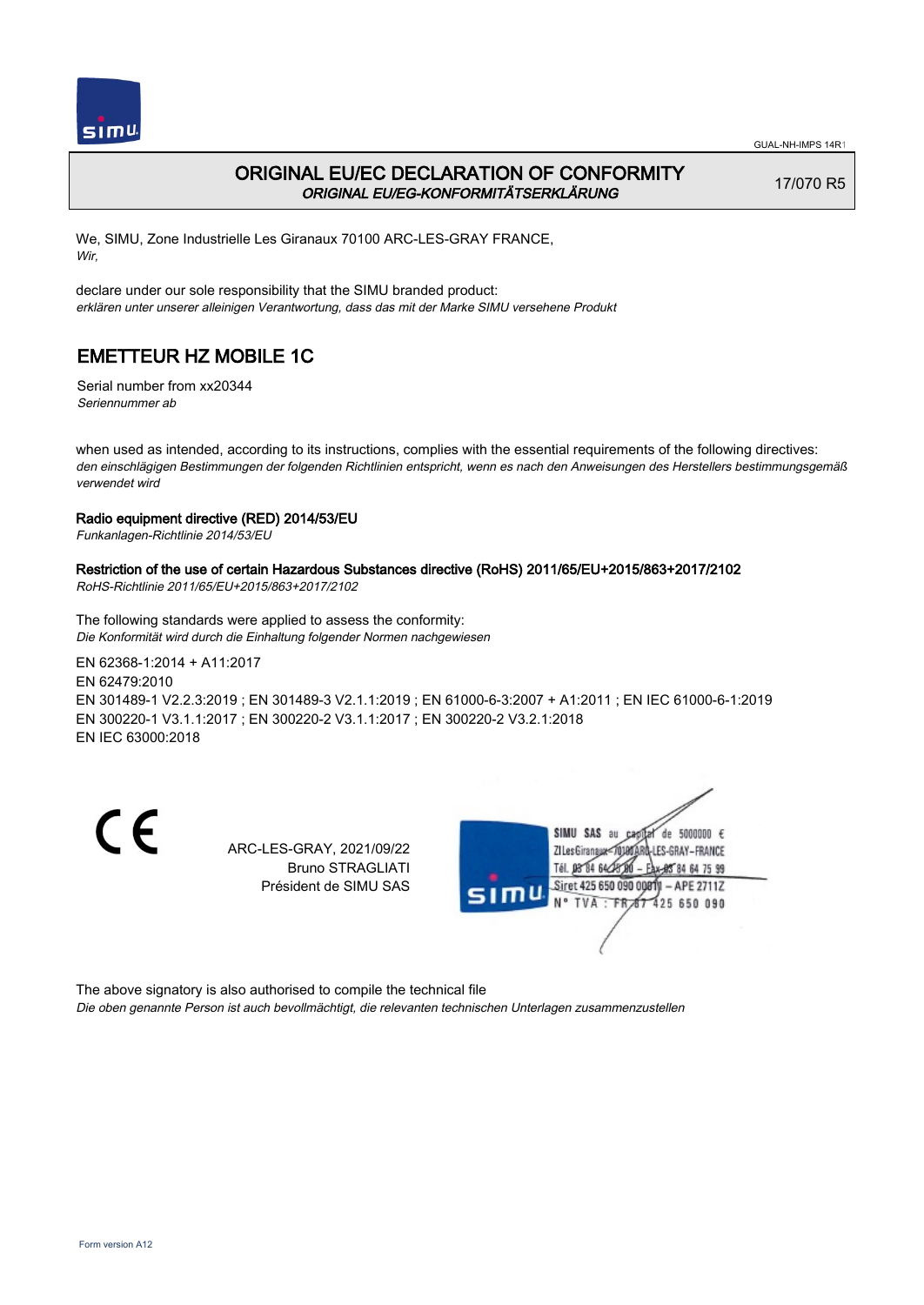



## ORIGINAL EU/EC DECLARATION OF CONFORMITY DECLARACIÓN UE/CE DE CONFORMIDAD ORIGINAL

17/070 R5

We, SIMU, Zone Industrielle Les Giranaux 70100 ARC-LES-GRAY FRANCE, Nosotros,

declare under our sole responsibility that the SIMU branded product: declaramos bajo nuestra única responsabilidad, que los productos de la marca SIMU

## EMETTEUR HZ MOBILE 1C

Serial number from xx20344 número de serie a partir de

when used as intended, according to its instructions, complies with the essential requirements of the following directives: cuando se utilizan según el uso previsto, de conformidad con sus instrucciones, cumplen con los requisitos esenciales de las siguientes directivas

### Radio equipment directive (RED) 2014/53/EU

Directiva equipos radioeléctricos 2014/53/EU

### Restriction of the use of certain Hazardous Substances directive (RoHS) 2011/65/EU+2015/863+2017/2102

Directiva RoHS 2011/65/EU+2015/863+2017/2102

The following standards were applied to assess the conformity: Las siguientes normas de referencia han sido aplicadas para evaluar la conformidad

EN 62368‑1:2014 + A11:2017 EN 62479:2010 EN 301489‑1 V2.2.3:2019 ; EN 301489‑3 V2.1.1:2019 ; EN 61000‑6‑3:2007 + A1:2011 ; EN IEC 61000‑6‑1:2019 EN 300220‑1 V3.1.1:2017 ; EN 300220‑2 V3.1.1:2017 ; EN 300220‑2 V3.2.1:2018 EN IEC 63000:2018

CE

ARC-LES-GRAY, 2021/09/22 Bruno STRAGLIATI Président de SIMU SAS



The above signatory is also authorised to compile the technical file

el firmante, anteriormente mencionado tambien esta facultado para elaborar el expediente tecnico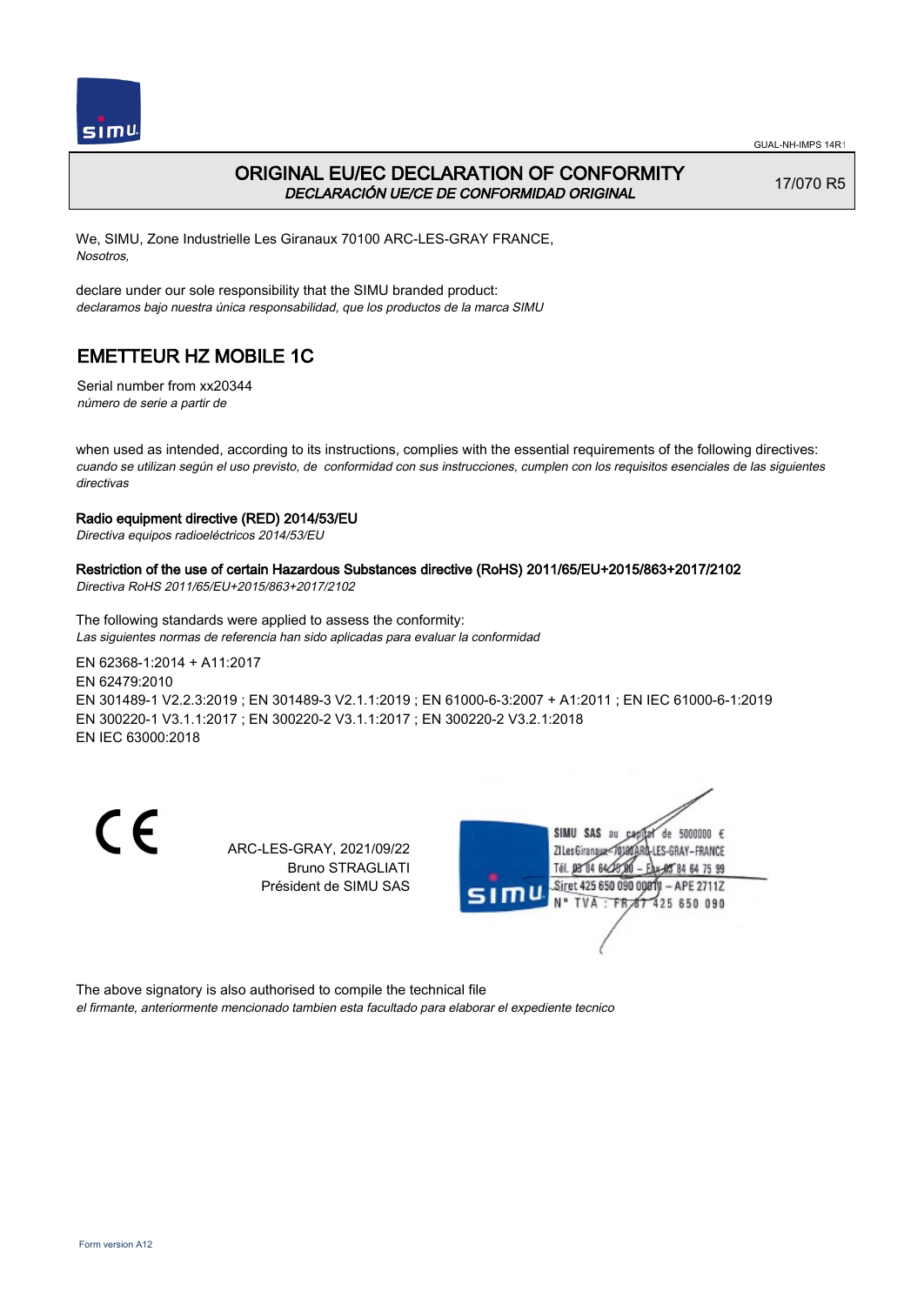

### ORIGINAL EU/EC DECLARATION OF CONFORMITY DICHIARAZIONE DI CONFORMITÀ UE/CE ORIGINALE

17/070 R5

We, SIMU, Zone Industrielle Les Giranaux 70100 ARC-LES-GRAY FRANCE, Noi,

declare under our sole responsibility that the SIMU branded product: dichiariamo sotto la nostra esclusiva responsabilità che l'appareccho di marca SIMU

## EMETTEUR HZ MOBILE 1C

Serial number from xx20344 Numero di serie a partire da

when used as intended, according to its instructions, complies with the essential requirements of the following directives: se utilizzato secondo l'uso previsto, come descritto nel suo manuale d'istruzioni, è conforme ai requisiti essenziali delle seguenti Direttive

#### Radio equipment directive (RED) 2014/53/EU

Direttiva apparecchiature radio 2014/53/EU

### Restriction of the use of certain Hazardous Substances directive (RoHS) 2011/65/EU+2015/863+2017/2102

Direttiva RoHS 2011/65/EU+2015/863+2017/2102

The following standards were applied to assess the conformity: I seguenti standard di riferimento sono stati applicati per ottenere la conformità

EN 62368‑1:2014 + A11:2017 EN 62479:2010 EN 301489‑1 V2.2.3:2019 ; EN 301489‑3 V2.1.1:2019 ; EN 61000‑6‑3:2007 + A1:2011 ; EN IEC 61000‑6‑1:2019 EN 300220‑1 V3.1.1:2017 ; EN 300220‑2 V3.1.1:2017 ; EN 300220‑2 V3.2.1:2018 EN IEC 63000:2018

CE

ARC-LES-GRAY, 2021/09/22 Bruno STRAGLIATI Président de SIMU SAS



The above signatory is also authorised to compile the technical file Il firmatario è inoltre autorizzato a costituire il fascicolo tecnico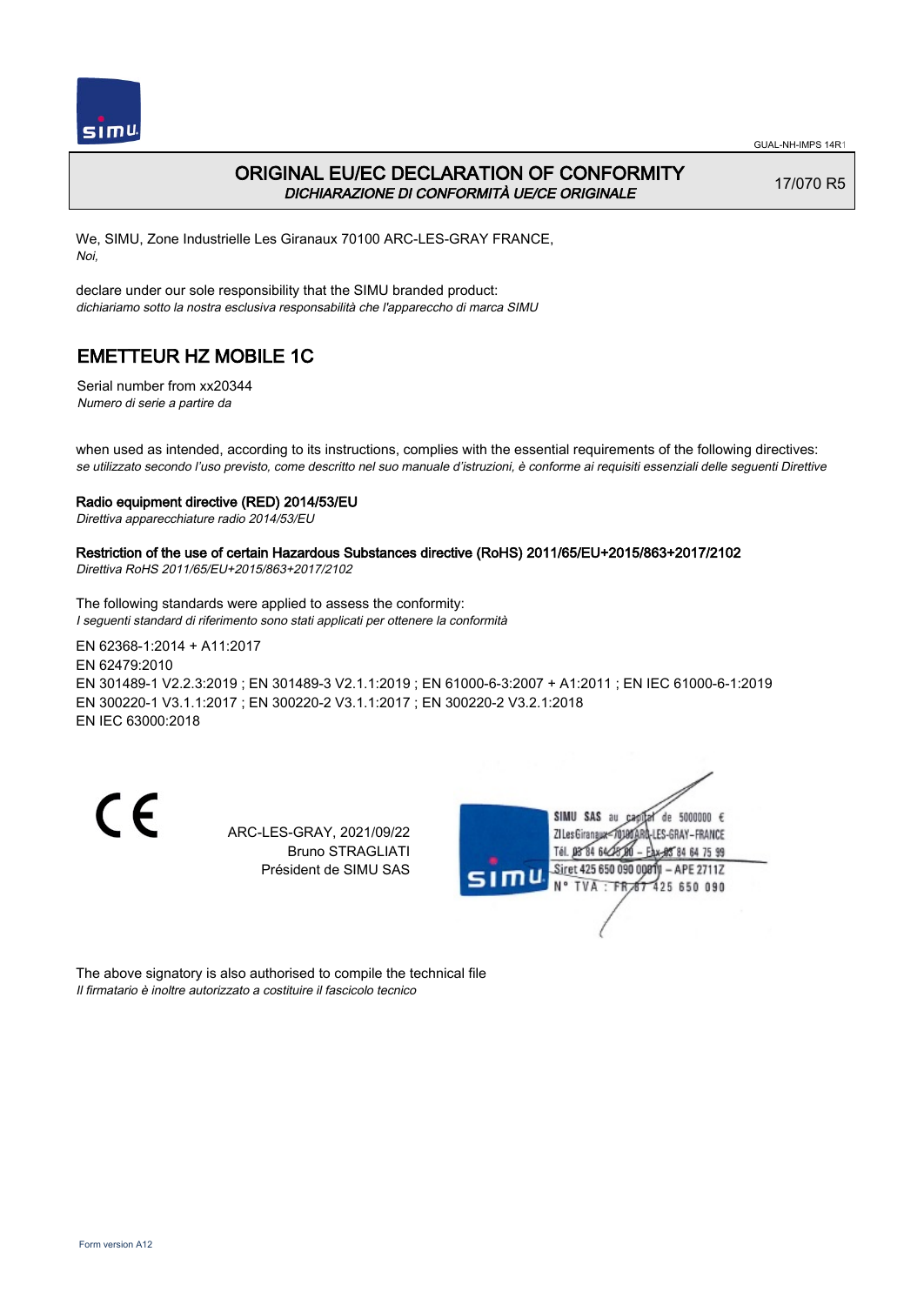

 $simu$ 

GUAL-NH-IMPS 14R1

### ORIGINAL EU/EC DECLARATION OF CONFORMITY ОРИГИНАЛНА EU/EC ДЕКЛАРАЦИЯ ЗА СЪОТВЕТСТВИЕ

17/070 R5

We, SIMU, Zone Industrielle Les Giranaux 70100 ARC-LES-GRAY FRANCE, Ние,

declare under our sole responsibility that the SIMU branded product: декларираме на своя лична отговорност, че продукт с търговска марка SIMU

## EMETTEUR HZ MOBILE 1C

Serial number from xx20344 сериен номер от

when used as intended, according to its instructions, complies with the essential requirements of the following directives: когато се използва съобразно предназначението си и в съответствие с инструкциите е в съответствие с основните изисквания на следните директиви

### Radio equipment directive (RED) 2014/53/EU

Директива за радио оборудване 2014/53/EU

### Restriction of the use of certain Hazardous Substances directive (RoHS) 2011/65/EU+2015/863+2017/2102

RoHS Директива относно ограничението на употребата на определени опасни вещества в електрическото и електронното оборудване 2011/65/EU+2015/863+2017/2102

The following standards were applied to assess the conformity: Следните референтни стандарти са приложени за оценяване на съответствието

EN 62368‑1:2014 + A11:2017 EN 62479:2010 EN 301489‑1 V2.2.3:2019 ; EN 301489‑3 V2.1.1:2019 ; EN 61000‑6‑3:2007 + A1:2011 ; EN IEC 61000‑6‑1:2019 EN 300220‑1 V3.1.1:2017 ; EN 300220‑2 V3.1.1:2017 ; EN 300220‑2 V3.2.1:2018 EN IEC 63000:2018

CE

ARC-LES-GRAY, 2021/09/22 Bruno STRAGLIATI Président de SIMU SAS



The above signatory is also authorised to compile the technical file Гоеподписващия също е упълномощен да съставя техническо досие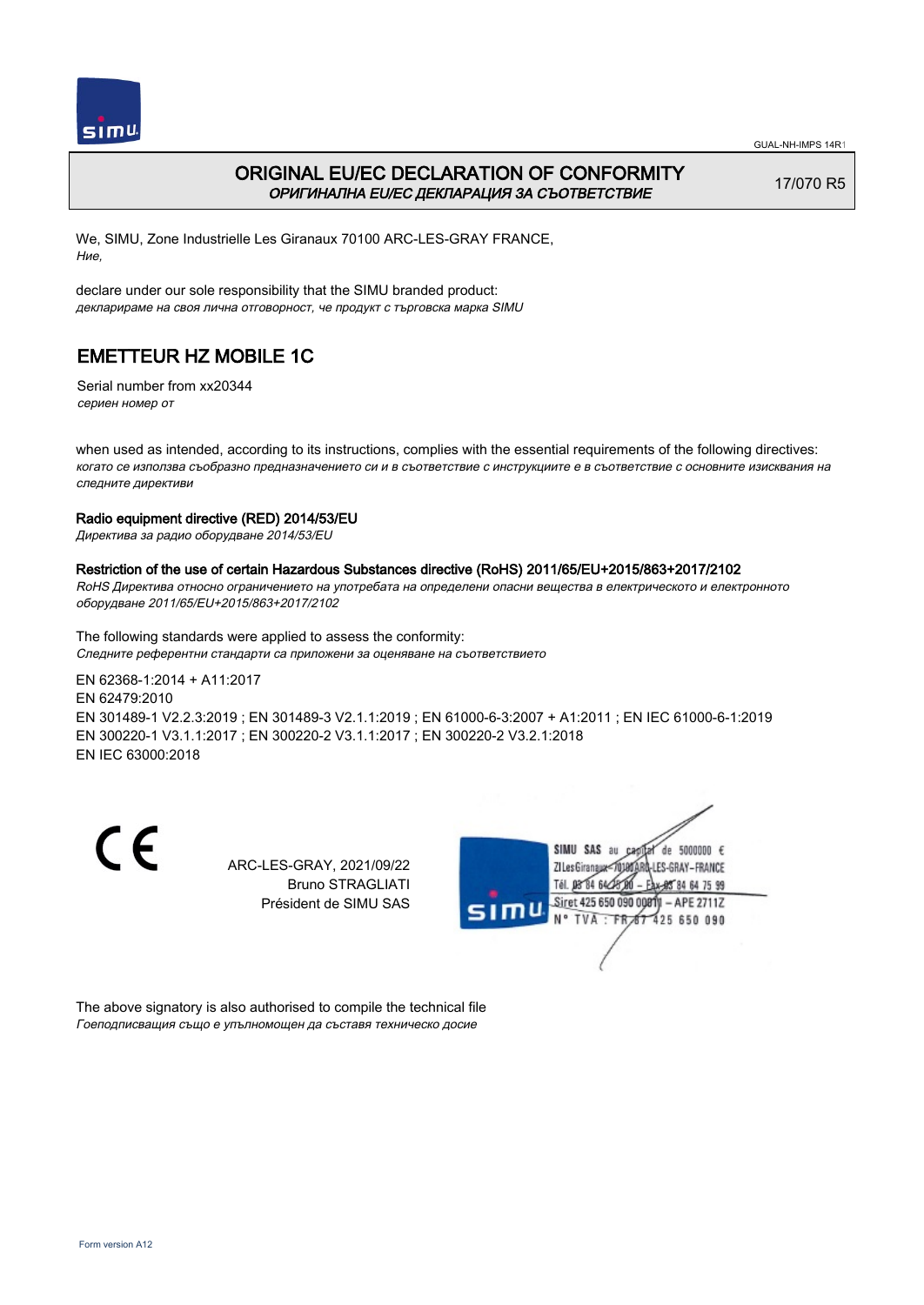

### ORIGINAL EU/EC DECLARATION OF CONFORMITY ORIGINÁLNÍ EU/ES PROHLÁŠENÍ O SHODĚ

17/070 R5

We, SIMU, Zone Industrielle Les Giranaux 70100 ARC-LES-GRAY FRANCE, My,

declare under our sole responsibility that the SIMU branded product: prohlašujeme na svou výlučnou odpovědnost, že výrobek značky SIMU

## EMETTEUR HZ MOBILE 1C

Serial number from xx20344 Sériové číslo od

when used as intended, according to its instructions, complies with the essential requirements of the following directives: pokud je používán v souladu s účelem použití a s návodem, splňuje základní požadavky těchto směrnic

#### Radio equipment directive (RED) 2014/53/EU

Směrnice o dodávání rádiových zařízení na trh 2014/53/EU

#### Restriction of the use of certain Hazardous Substances directive (RoHS) 2011/65/EU+2015/863+2017/2102

Směrnice o omezení používání některých nebezpečných látek v elektrických a elektronických zařízeních 2011/65/EU+2015/863+2017/2102

The following standards were applied to assess the conformity: Pro posouzení shody byly použity následující normy

EN 62368‑1:2014 + A11:2017 EN 62479:2010 EN 301489‑1 V2.2.3:2019 ; EN 301489‑3 V2.1.1:2019 ; EN 61000‑6‑3:2007 + A1:2011 ; EN IEC 61000‑6‑1:2019 EN 300220‑1 V3.1.1:2017 ; EN 300220‑2 V3.1.1:2017 ; EN 300220‑2 V3.2.1:2018 EN IEC 63000:2018

CE

ARC-LES-GRAY, 2021/09/22 Bruno STRAGLIATI Président de SIMU SAS



The above signatory is also authorised to compile the technical file Výše uvedená osoba je také osoba pověřená sestavením technické dokumentace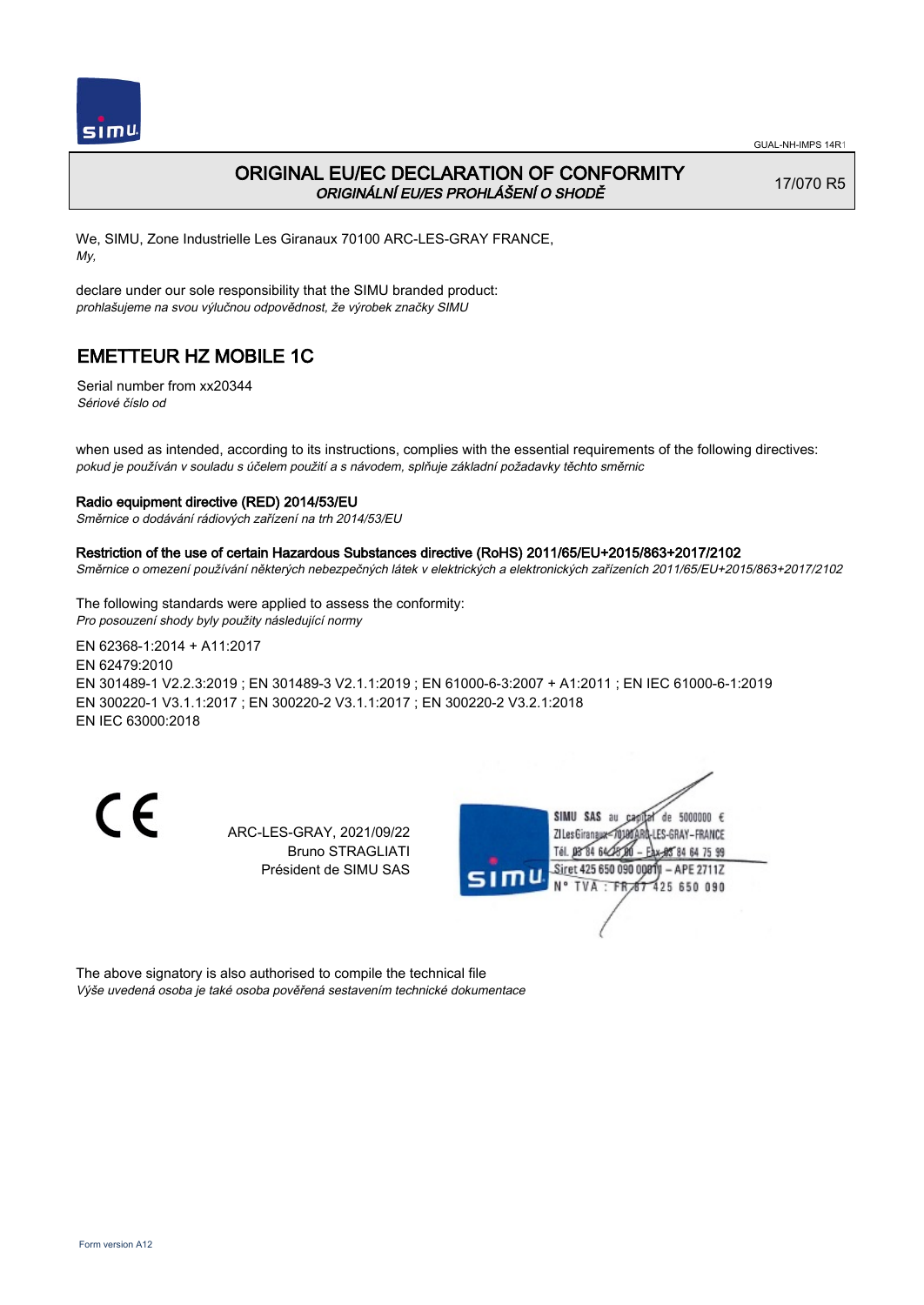

### ORIGINAL EU/EC DECLARATION OF CONFORMITY ORIGINAL EU/EF-OVERENSSTEMMELSESERKLÆRING

17/070 R5

We, SIMU, Zone Industrielle Les Giranaux 70100 ARC-LES-GRAY FRANCE, Vi,

declare under our sole responsibility that the SIMU branded product: erklærer som eneansvarlige, at SIMU mærkede produkter

# EMETTEUR HZ MOBILE 1C

Serial number from xx20344 serienummer fra

when used as intended, according to its instructions, complies with the essential requirements of the following directives: når det anvendes efter hensigten, efter dennes instrukser, overholder kravene i følgende direktiver

### Radio equipment directive (RED) 2014/53/EU

Radioudstyrsdirektivet 2014/53/EU

### Restriction of the use of certain Hazardous Substances directive (RoHS) 2011/65/EU+2015/863+2017/2102

RoHS direktiv 2011/65/EU+2015/863+2017/2102

The following standards were applied to assess the conformity: Referencestandarderne der følger blev anvendt til at vurdere overholdelsen

EN 62368‑1:2014 + A11:2017 EN 62479:2010 EN 301489‑1 V2.2.3:2019 ; EN 301489‑3 V2.1.1:2019 ; EN 61000‑6‑3:2007 + A1:2011 ; EN IEC 61000‑6‑1:2019 EN 300220‑1 V3.1.1:2017 ; EN 300220‑2 V3.1.1:2017 ; EN 300220‑2 V3.2.1:2018 EN IEC 63000:2018

CE

ARC-LES-GRAY, 2021/09/22 Bruno STRAGLIATI Président de SIMU SAS



The above signatory is also authorised to compile the technical file Personen nævnt ovenfor er også godkendt til at udarbejde det tekniske dossier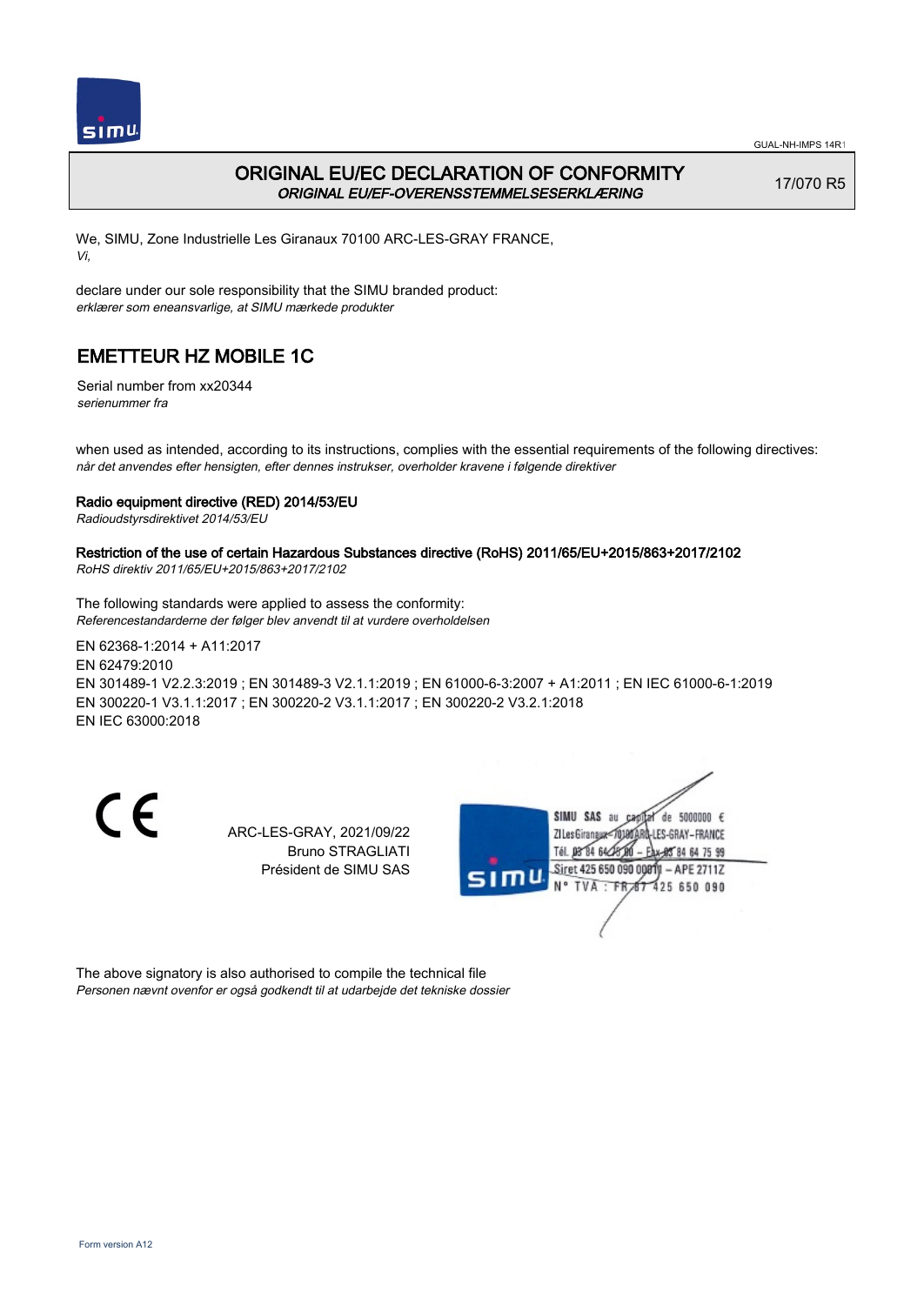

### ORIGINAL EU/EC DECLARATION OF CONFORMITY EL/EK VASTAVUSDEKLARATSIOON

17/070 R5

We, SIMU, Zone Industrielle Les Giranaux 70100 ARC-LES-GRAY FRANCE, Meie,

declare under our sole responsibility that the SIMU branded product: kinnitame kogu vastutusega, et SIMU kaubamärgiga tooted

## EMETTEUR HZ MOBILE 1C

Serial number from xx20344 Seerianumber alates

when used as intended, according to its instructions, complies with the essential requirements of the following directives: kui kasutatakse eesmärgipäraselt ja juhiste kohaselt, vastavad käesoleva direktiivi põhinõuetele

#### Radio equipment directive (RED) 2014/53/EU

Direktiiv raadioseadmete turul kättesaadavuse kohta 2014/53/EU

#### Restriction of the use of certain Hazardous Substances directive (RoHS) 2011/65/EU+2015/863+2017/2102

RoHs direktiiv ohtlike ainete kasutamise piirangute kohta elektri- ja elektroonikaseadmetes 2011/65/EU+2015/863+2017/2102

The following standards were applied to assess the conformity: Vastavusdeklaratsiooni hindamiseks kasutatakse järgmisi standardeid

EN 62368‑1:2014 + A11:2017 EN 62479:2010 EN 301489‑1 V2.2.3:2019 ; EN 301489‑3 V2.1.1:2019 ; EN 61000‑6‑3:2007 + A1:2011 ; EN IEC 61000‑6‑1:2019 EN 300220‑1 V3.1.1:2017 ; EN 300220‑2 V3.1.1:2017 ; EN 300220‑2 V3.2.1:2018 EN IEC 63000:2018

CE

ARC-LES-GRAY, 2021/09/22 Bruno STRAGLIATI Président de SIMU SAS



The above signatory is also authorised to compile the technical file Eelpool nimetatud isik on volitatud koostama tehnilist dokumentatsiooni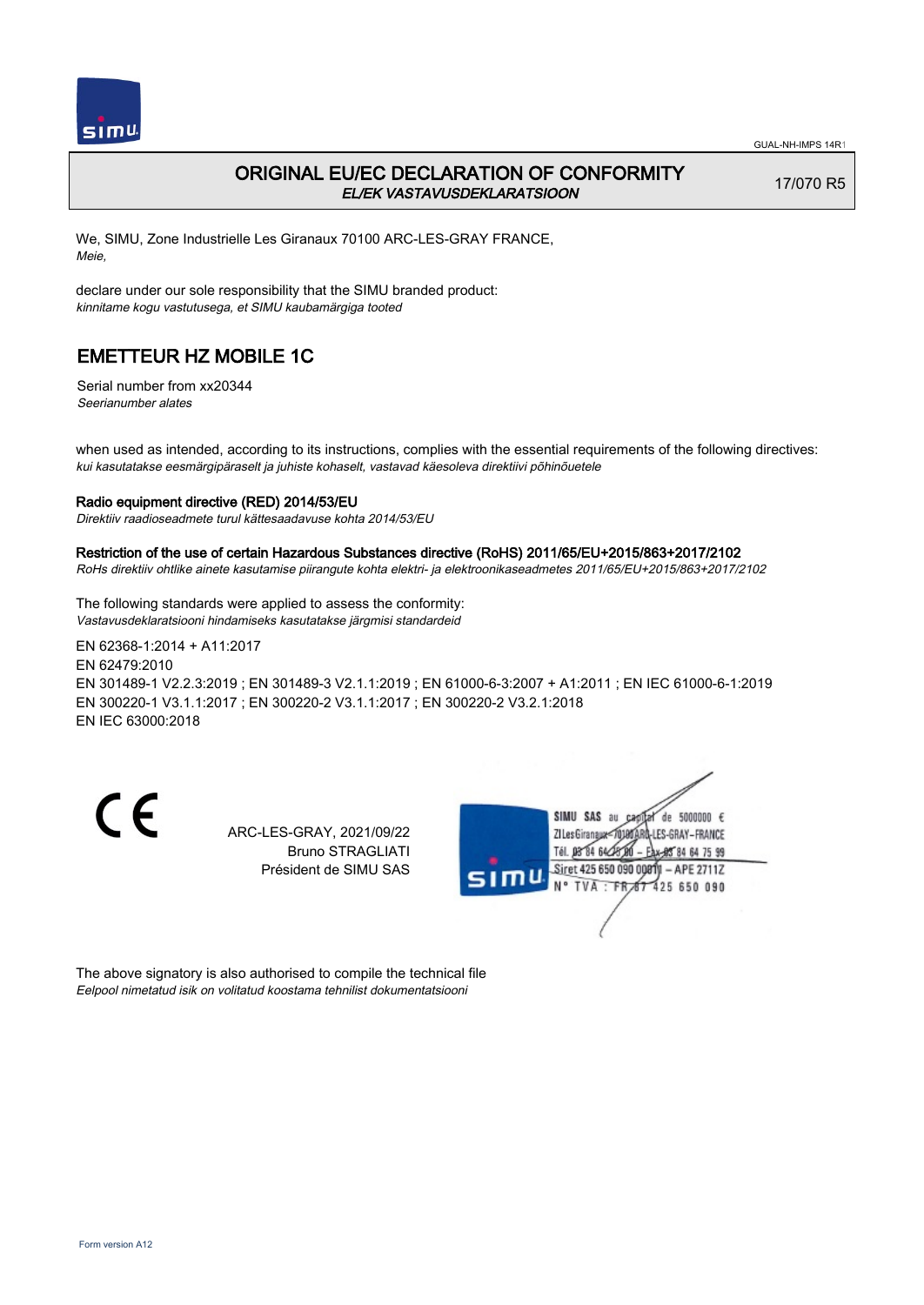

## ORIGINAL EU/EC DECLARATION OF CONFORMITY ALKUPERÄISET EU/EY-VAATIMUSTENMUKAISUUSVAKUUTUS

17/070 R5

We, SIMU, Zone Industrielle Les Giranaux 70100 ARC-LES-GRAY FRANCE, Me,

declare under our sole responsibility that the SIMU branded product: vakuutamme omalla vastuullamme, että SIMU merkkituote

# EMETTEUR HZ MOBILE 1C

Serial number from xx20344 sarjanumerot

when used as intended, according to its instructions, complies with the essential requirements of the following directives: kun käytettynä oikein ja sen ohjeiden mukaan, noudattaa seuraavien direktiivien olennaisia vaatimuksia

### Radio equipment directive (RED) 2014/53/EU

Radiolaitteiden direktiivin 2014/53/EU

## Restriction of the use of certain Hazardous Substances directive (RoHS) 2011/65/EU+2015/863+2017/2102

RoHS direktiivin 2011/65/EU+2015/863+2017/2102

The following standards were applied to assess the conformity: Seuraavia viitestandardeja sovellettiin vaatimustenmukaisuusvakuutusta arvioitaessa

EN 62368‑1:2014 + A11:2017 EN 62479:2010 EN 301489‑1 V2.2.3:2019 ; EN 301489‑3 V2.1.1:2019 ; EN 61000‑6‑3:2007 + A1:2011 ; EN IEC 61000‑6‑1:2019 EN 300220‑1 V3.1.1:2017 ; EN 300220‑2 V3.1.1:2017 ; EN 300220‑2 V3.2.1:2018 EN IEC 63000:2018

CE

ARC-LES-GRAY, 2021/09/22 Bruno STRAGLIATI Président de SIMU SAS



The above signatory is also authorised to compile the technical file Yllä allekirjoittaja on myös valtuutettu kokoamaan teknisten tiedostojen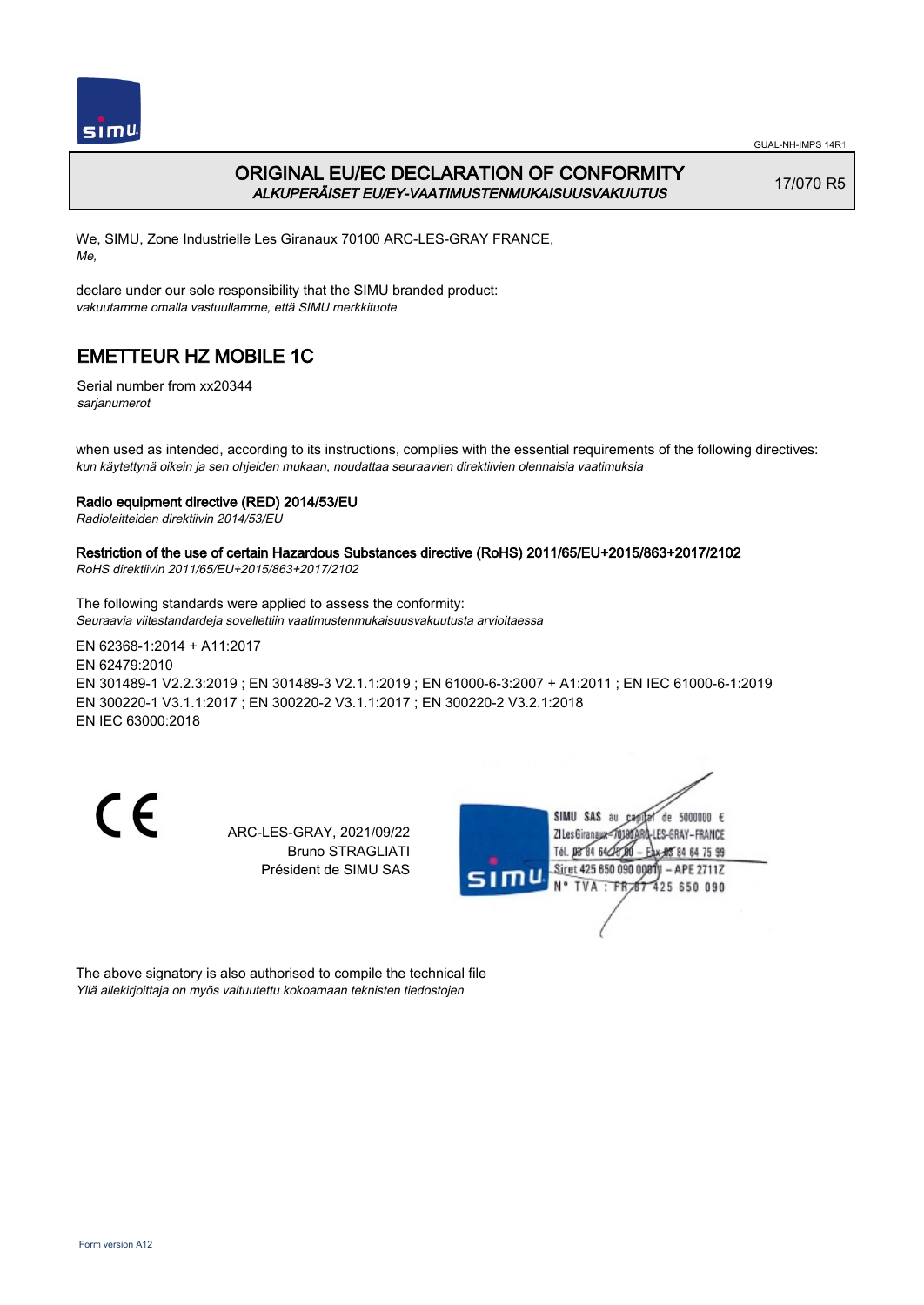

### ORIGINAL EU/EC DECLARATION OF CONFORMITY ΠΡΩΤΟΤΥΠΟ ΔΗΛΩΣΗ ΣΥΜΜΟΡΦΩΣΗΣ ΕΕ/EK

17/070 R5

We, SIMU, Zone Industrielle Les Giranaux 70100 ARC-LES-GRAY FRANCE, εμείς,

declare under our sole responsibility that the SIMU branded product: Δηλώνουμε αναλαμβάνοντας την αποκλειστική ευθύνη ότι το επώνυμο προϊόν SIMU

## EMETTEUR HZ MOBILE 1C

Serial number from xx20344 σειριακό αριθμό από

when used as intended, according to its instructions, complies with the essential requirements of the following directives: όταν χρησιμοποιείται όπως έχει προβλεφθεί, σύμφωνα με τις οδηγίες του, συμφωνεί με τις βασικές απαιτήσεις των ακόλουθων οδηγιών

#### Radio equipment directive (RED) 2014/53/EU

Οδηγία ραδιοεξοπλισμού 2014/53/EU

# Restriction of the use of certain Hazardous Substances directive (RoHS) 2011/65/EU+2015/863+2017/2102

Οδηγίας RoHS 2011/65/EU+2015/863+2017/2102

The following standards were applied to assess the conformity: Τα πρότυπα αναφοράς που ακολουθούν εφαρμόστηκαν με σκοπό την αξιολόγηση της συμμόρφωσης

EN 62368‑1:2014 + A11:2017 EN 62479:2010 EN 301489‑1 V2.2.3:2019 ; EN 301489‑3 V2.1.1:2019 ; EN 61000‑6‑3:2007 + A1:2011 ; EN IEC 61000‑6‑1:2019 EN 300220‑1 V3.1.1:2017 ; EN 300220‑2 V3.1.1:2017 ; EN 300220‑2 V3.2.1:2018 EN IEC 63000:2018

CE

ARC-LES-GRAY, 2021/09/22 Bruno STRAGLIATI Président de SIMU SAS



The above signatory is also authorised to compile the technical file Το πρόσωπο που αναφέρεται παραπάνω είναι επίσης εξουσιοδοτημένο να καταρτίσει τον τεχνικό φάκελο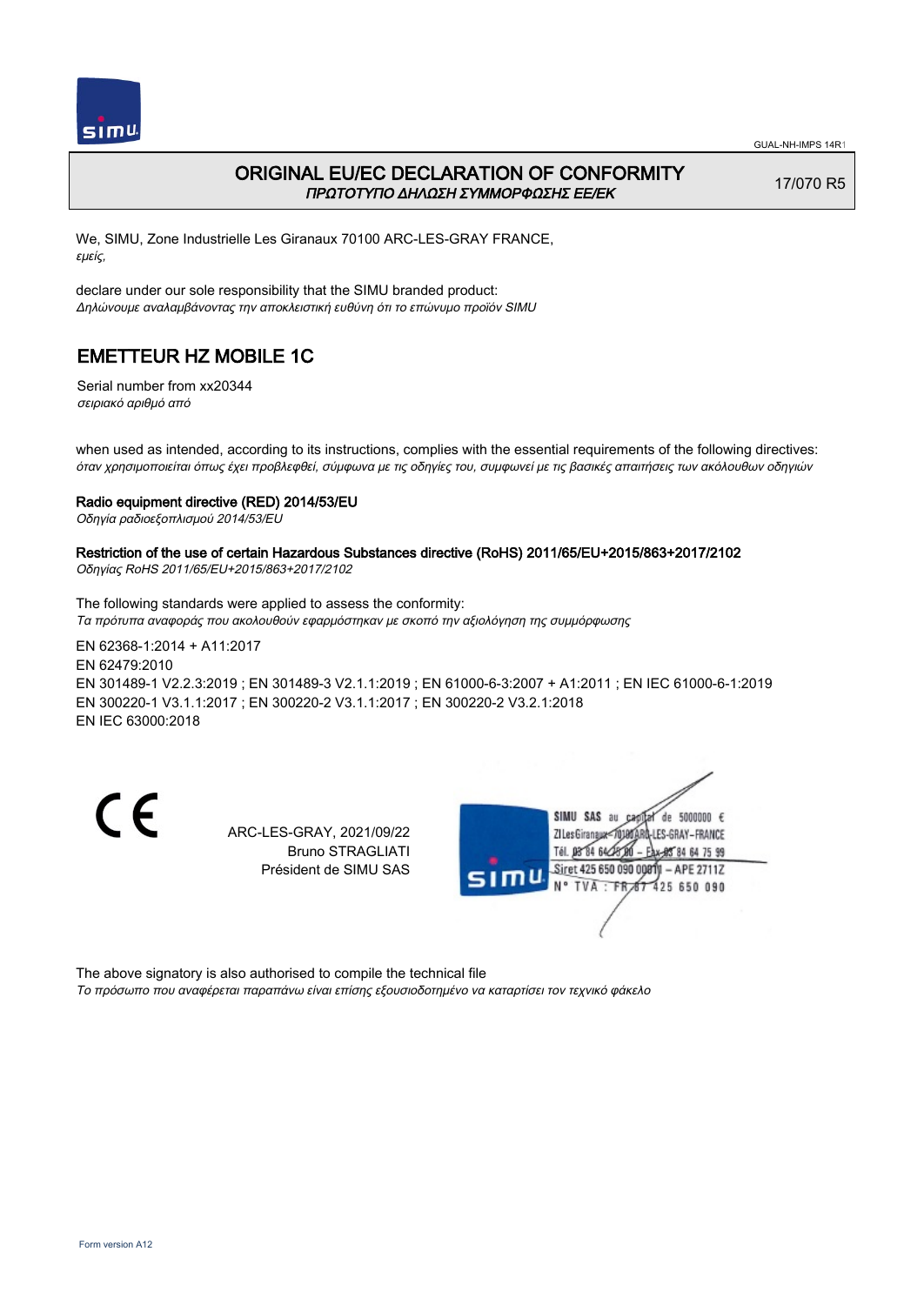

## ORIGINAL EU/EC DECLARATION OF CONFORMITY ORGINALNA EU/EC DEKLARACIJA O USKLAĐENOSTI

17/070 R5

We, SIMU, Zone Industrielle Les Giranaux 70100 ARC-LES-GRAY FRANCE, Mi,

declare under our sole responsibility that the SIMU branded product: izjavljujemo pod punom odgovornošču da je proizvod marke SIMU

# EMETTEUR HZ MOBILE 1C

Serial number from xx20344 Serijski broj iz

when used as intended, according to its instructions, complies with the essential requirements of the following directives: ako se upotrebljava prema namjeni, prema važećim uputama, usklađen sa prijeko potrebnim zahtijevima slijedećih direktiva

### Radio equipment directive (RED) 2014/53/EU

Direktiva za radijsku opremu 2014/53/EU

## Restriction of the use of certain Hazardous Substances directive (RoHS) 2011/65/EU+2015/863+2017/2102

Direktiva RoHS 2011/65/EU+2015/863+2017/2102

The following standards were applied to assess the conformity: Slijedeće reference standarda se primjenjuju da se odredi usklađenost

EN 62368‑1:2014 + A11:2017 EN 62479:2010 EN 301489‑1 V2.2.3:2019 ; EN 301489‑3 V2.1.1:2019 ; EN 61000‑6‑3:2007 + A1:2011 ; EN IEC 61000‑6‑1:2019 EN 300220‑1 V3.1.1:2017 ; EN 300220‑2 V3.1.1:2017 ; EN 300220‑2 V3.2.1:2018 EN IEC 63000:2018

CE

ARC-LES-GRAY, 2021/09/22 Bruno STRAGLIATI Président de SIMU SAS



The above signatory is also authorised to compile the technical file Gore navedeni potpisnik također je ovlašten za sastavljanje tehničkog dokumenta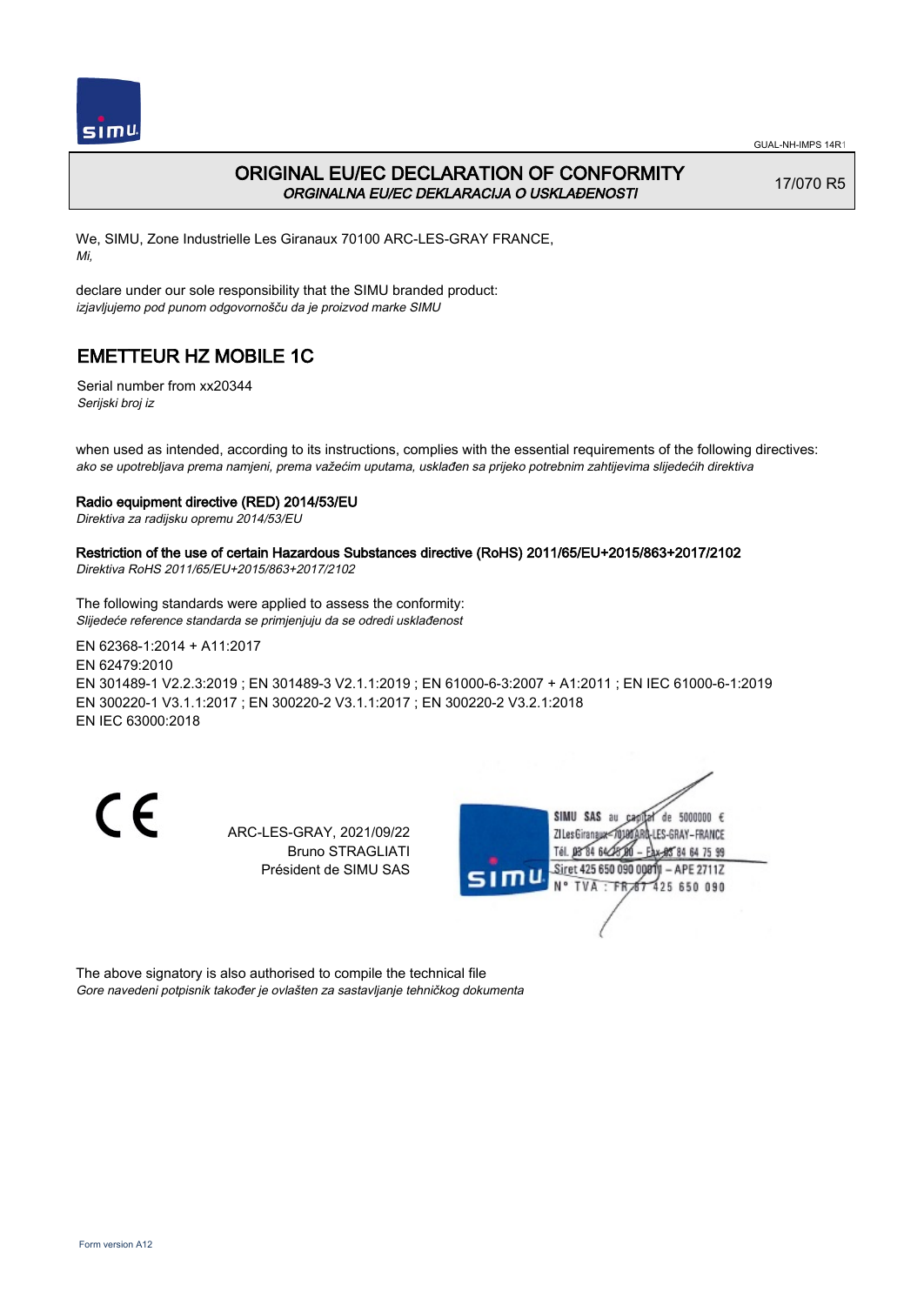

### ORIGINAL EU/EC DECLARATION OF CONFORMITY Eredeti EU/CE Megfelelőségi Nyilatkozat

17/070 R5

We, SIMU, Zone Industrielle Les Giranaux 70100 ARC-LES-GRAY FRANCE, Alulírott,

declare under our sole responsibility that the SIMU branded product: felelősségünk teljes tudatában kijelentjük, hogy a szóban forgó SIMU termék

## EMETTEUR HZ MOBILE 1C

Serial number from xx20344 Sorozatszámtól

when used as intended, according to its instructions, complies with the essential requirements of the following directives: megfelel, az alábbi irányelvekben megfogalmazott alapvető követelményeknek

#### Radio equipment directive (RED) 2014/53/EU

A rádióberendezésekről szóló irányelv 2014/53/EU

### Restriction of the use of certain Hazardous Substances directive (RoHS) 2011/65/EU+2015/863+2017/2102

RoHS irányelv 2011/65/EU+2015/863+2017/2102

The following standards were applied to assess the conformity: A megfelelőség biztosításának érdekében az alábbi szabványok kerültek alkalmazásra

EN 62368‑1:2014 + A11:2017 EN 62479:2010 EN 301489‑1 V2.2.3:2019 ; EN 301489‑3 V2.1.1:2019 ; EN 61000‑6‑3:2007 + A1:2011 ; EN IEC 61000‑6‑1:2019 EN 300220‑1 V3.1.1:2017 ; EN 300220‑2 V3.1.1:2017 ; EN 300220‑2 V3.2.1:2018 EN IEC 63000:2018

CE

ARC-LES-GRAY, 2021/09/22 Bruno STRAGLIATI Président de SIMU SAS



The above signatory is also authorised to compile the technical file A fent említett aláíró is jogosult a műszaki dokumentáció összeállítására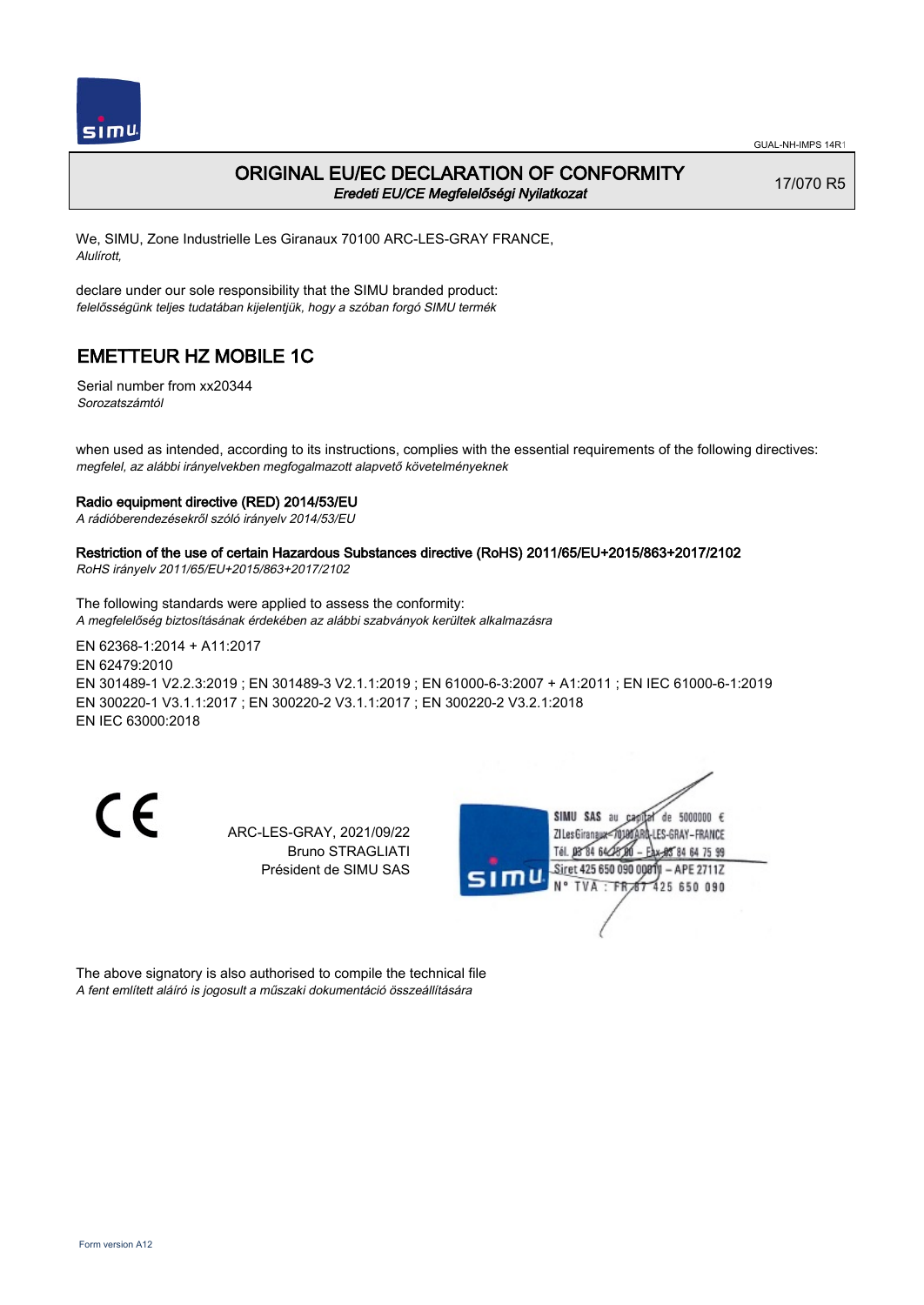

## ORIGINAL EU/EC DECLARATION OF CONFORMITY ORIGINALI ES/EB ATITIKTIES DEKLARACIJA

17/070 R5

We, SIMU, Zone Industrielle Les Giranaux 70100 ARC-LES-GRAY FRANCE, Mes,

declare under our sole responsibility that the SIMU branded product: atsakingai deklaruojame, kad SIMU kompanijos produktas

# EMETTEUR HZ MOBILE 1C

Serial number from xx20344 Serijos numeris nuo

when used as intended, according to its instructions, complies with the essential requirements of the following directives: naudojamas pagal paskirtį, pagal gamintojo instrukcijas, atitinka esminius šių Direktyvų reikalavimus

### Radio equipment directive (RED) 2014/53/EU

Radijo ryšio įrenginių direktyva 2014/53/EU

## Restriction of the use of certain Hazardous Substances directive (RoHS) 2011/65/EU+2015/863+2017/2102

PMNA (RoHS) direktyva 2011/65/EU+2015/863+2017/2102

The following standards were applied to assess the conformity: Įverinti deklaruojamą atitiktį buvo taikomi toliau nurodyti standartai

EN 62368‑1:2014 + A11:2017 EN 62479:2010 EN 301489‑1 V2.2.3:2019 ; EN 301489‑3 V2.1.1:2019 ; EN 61000‑6‑3:2007 + A1:2011 ; EN IEC 61000‑6‑1:2019 EN 300220‑1 V3.1.1:2017 ; EN 300220‑2 V3.1.1:2017 ; EN 300220‑2 V3.2.1:2018 EN IEC 63000:2018

CE

ARC-LES-GRAY, 2021/09/22 Bruno STRAGLIATI Président de SIMU SAS



The above signatory is also authorised to compile the technical file Asmuo, pasirašęs šią deklaraciją, taip pat turi įgaliojimą sudaryti techninę bylą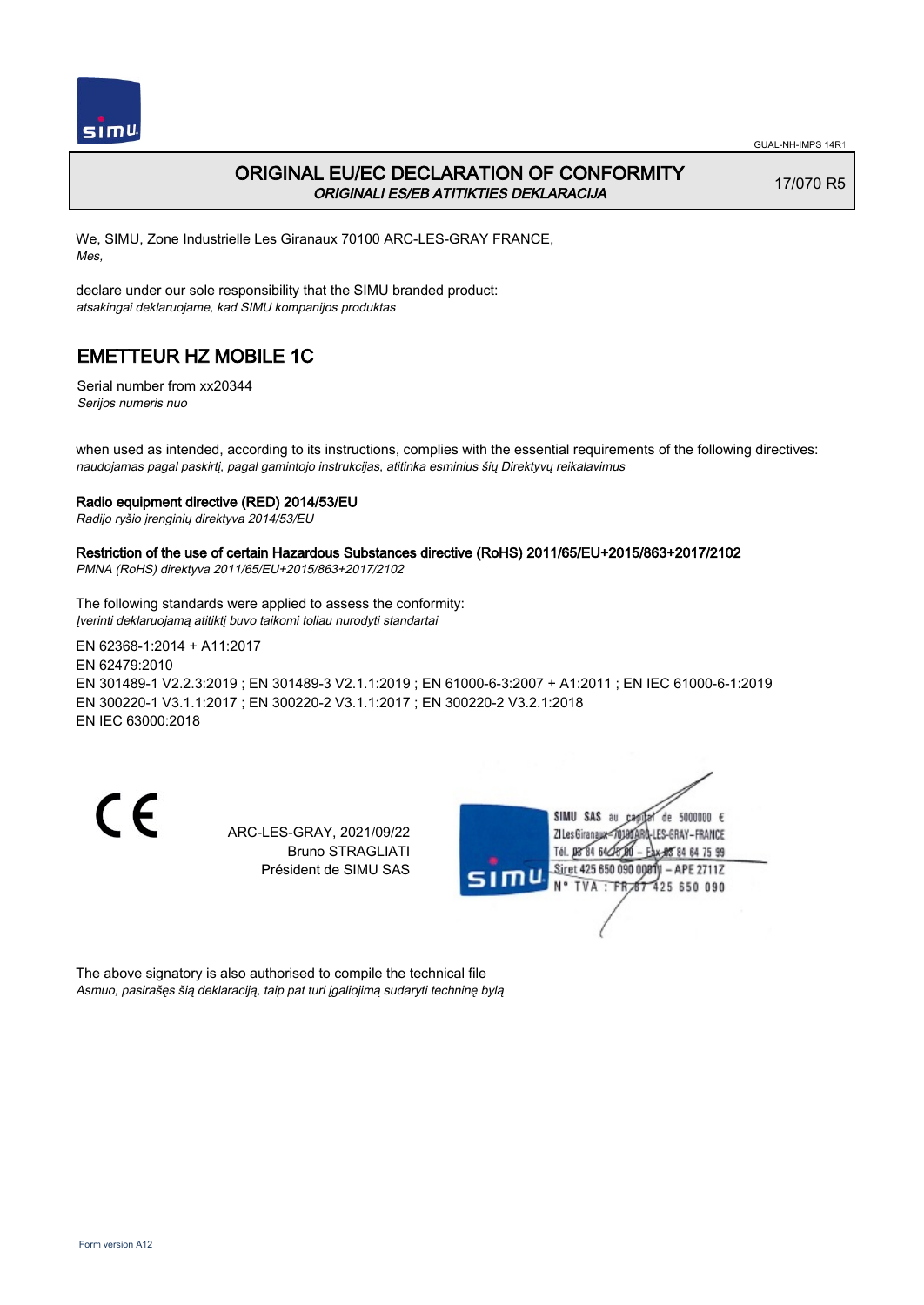

## ORIGINAL EU/EC DECLARATION OF CONFORMITY ES/EK ATBILSTĪBAS DEKLARĀCIJA

17/070 R5

We, SIMU, Zone Industrielle Les Giranaux 70100 ARC-LES-GRAY FRANCE, Mēs,

declare under our sole responsibility that the SIMU branded product: ar pilnu atbildību, apliecinām, ka SIMU zīmola produkti,

# EMETTEUR HZ MOBILE 1C

Serial number from xx20344 sērijas numurs no

when used as intended, according to its instructions, complies with the essential requirements of the following directives: ja tie tiek lietoti saskaņā ar norādījumiem, atbilst šo direktīvu pamatprasībām

### Radio equipment directive (RED) 2014/53/EU

Direktīva par radioiekārtu pieejamību tirgū 2014/53/EU

#### Restriction of the use of certain Hazardous Substances directive (RoHS) 2011/65/EU+2015/863+2017/2102

RoHs Direktīva par dažādu bīstamu vielu izmantošanas ierobežošanu elektriskās un elektroniskās iekārtās 2011/65/EU+2015/863+2017/2102

The following standards were applied to assess the conformity: Atbilstības deklarācijas novērtēšanai tiek pielietoti sekojoši standarti

EN 62368‑1:2014 + A11:2017 EN 62479:2010 EN 301489‑1 V2.2.3:2019 ; EN 301489‑3 V2.1.1:2019 ; EN 61000‑6‑3:2007 + A1:2011 ; EN IEC 61000‑6‑1:2019 EN 300220‑1 V3.1.1:2017 ; EN 300220‑2 V3.1.1:2017 ; EN 300220‑2 V3.2.1:2018 EN IEC 63000:2018

CE

ARC-LES-GRAY, 2021/09/22 Bruno STRAGLIATI Président de SIMU SAS



The above signatory is also authorised to compile the technical file Iepriekš minētā persona ir pilnvarota sastādīt tehnisko dokumentāciju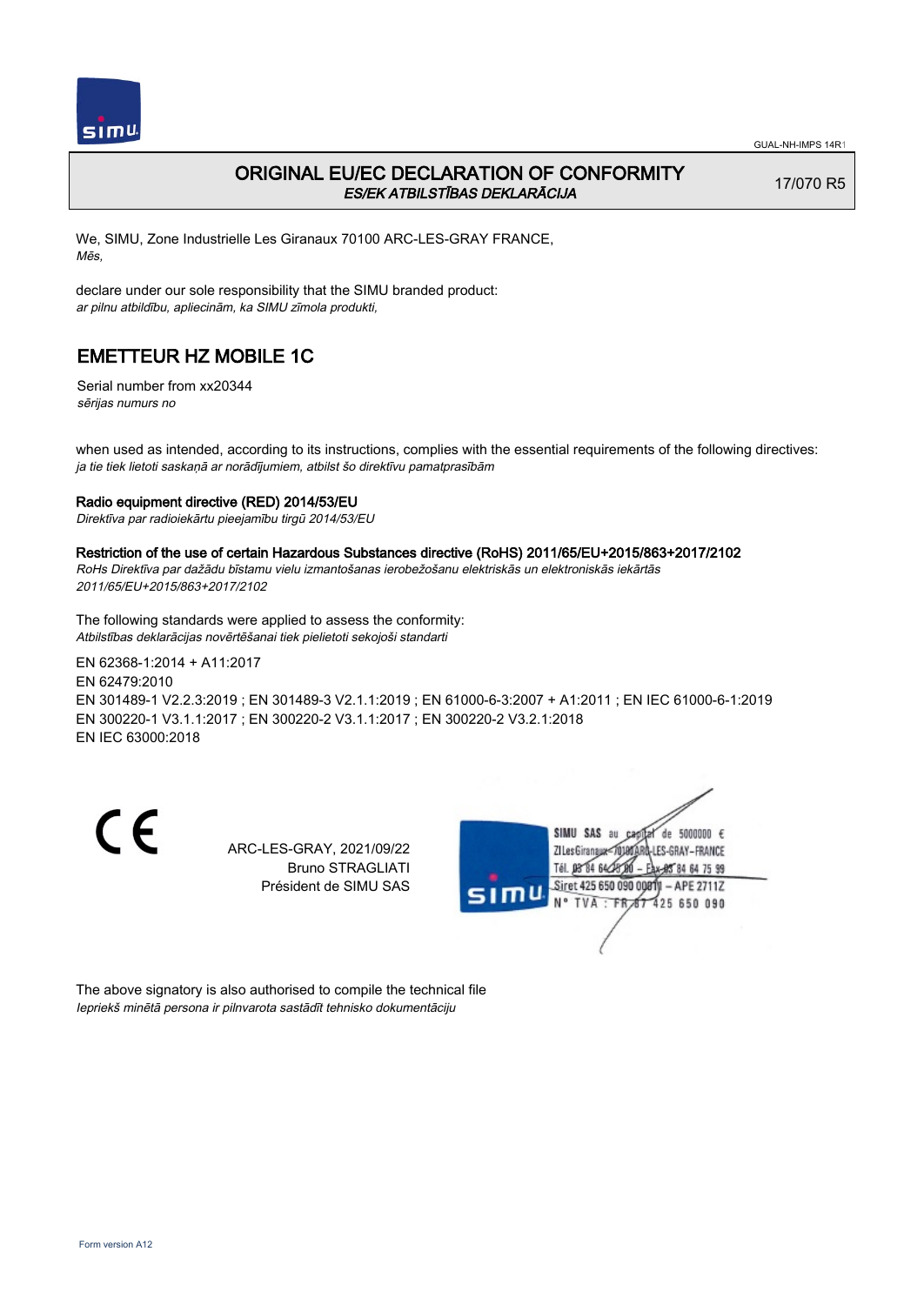

## ORIGINAL EU/EC DECLARATION OF CONFORMITY OORSPRONKELIJKE EU/EG-CONFORMITEITSVERKLARING

17/070 R5

We, SIMU, Zone Industrielle Les Giranaux 70100 ARC-LES-GRAY FRANCE, Wij,

declare under our sole responsibility that the SIMU branded product: verklaren op eigen verantwoordelijkheid dat het produkt van het SIMU

# EMETTEUR HZ MOBILE 1C

Serial number from xx20344 Serienummer van

when used as intended, according to its instructions, complies with the essential requirements of the following directives: wanneer gebruikt voor de juiste toepassing voldoet aan de essentiële eisen van de volgende richtlijnen

### Radio equipment directive (RED) 2014/53/EU

Richtlijn radioapparatuur 2014/53/EU

## Restriction of the use of certain Hazardous Substances directive (RoHS) 2011/65/EU+2015/863+2017/2102

RoHS Richtlijn 2011/65/EU+2015/863+2017/2102

The following standards were applied to assess the conformity: De volgende referentiestandaarden worden toegepast om de overeenstemming te evalueren

EN 62368‑1:2014 + A11:2017 EN 62479:2010 EN 301489‑1 V2.2.3:2019 ; EN 301489‑3 V2.1.1:2019 ; EN 61000‑6‑3:2007 + A1:2011 ; EN IEC 61000‑6‑1:2019 EN 300220‑1 V3.1.1:2017 ; EN 300220‑2 V3.1.1:2017 ; EN 300220‑2 V3.2.1:2018 EN IEC 63000:2018

CE

ARC-LES-GRAY, 2021/09/22 Bruno STRAGLIATI Président de SIMU SAS



The above signatory is also authorised to compile the technical file De bovengenoemde persoon is ook bevoegd om het technisch dossier samen te stellen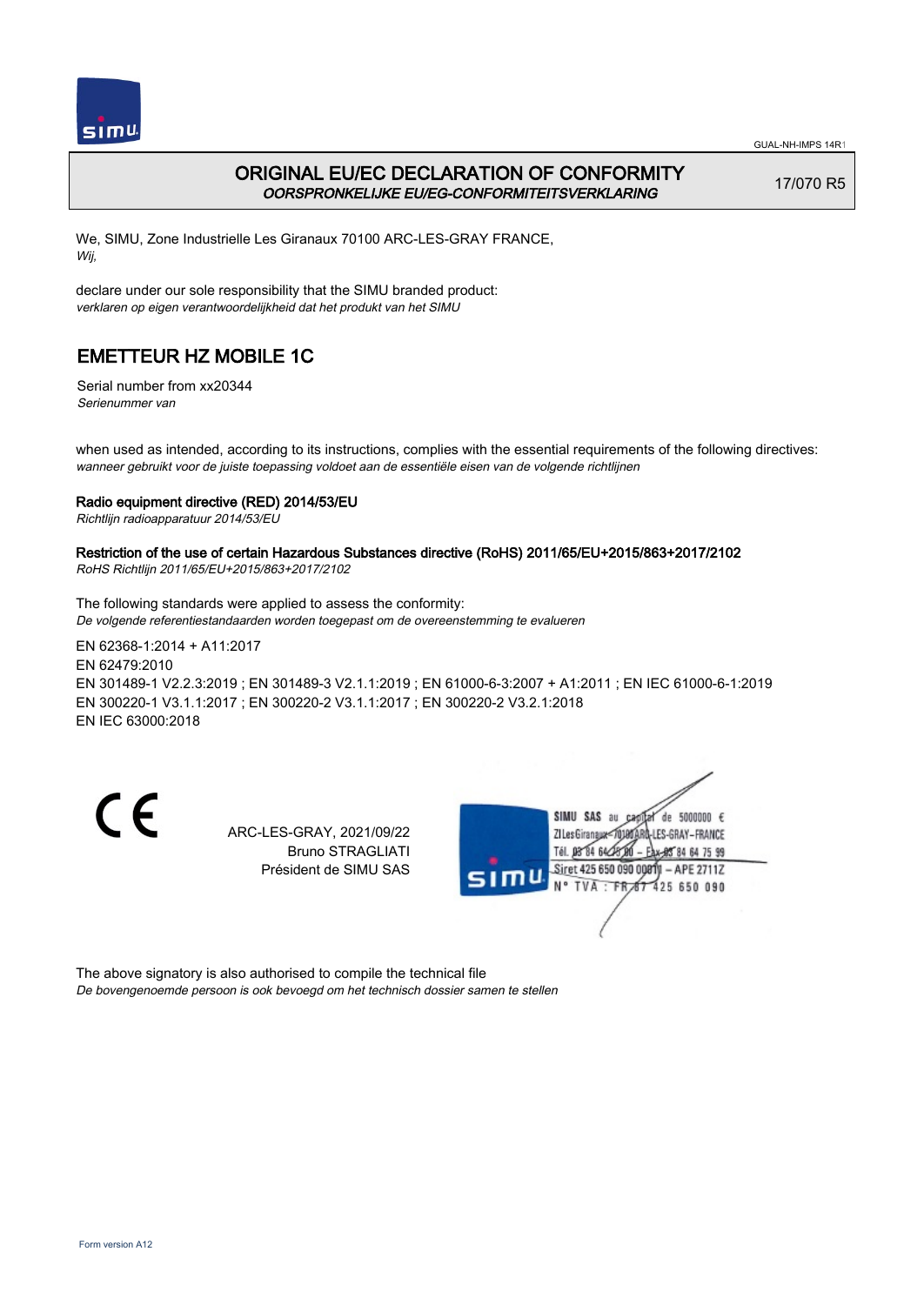

## ORIGINAL EU/EC DECLARATION OF CONFORMITY ORIGINAL EU / CE - ERKLÆRING

17/070 R5

We, SIMU, Zone Industrielle Les Giranaux 70100 ARC-LES-GRAY FRANCE, Vi,

declare under our sole responsibility that the SIMU branded product: erklærer under vårt eneansvar at SIMU merket produkt

# EMETTEUR HZ MOBILE 1C

Serial number from xx20344 Serienummer fra

when used as intended, according to its instructions, complies with the essential requirements of the following directives: når de brukes som forutsatt, i henhold til sin instruks, i samsvar med de grunnlegende kravene i følgende direktiver

### Radio equipment directive (RED) 2014/53/EU

Radioutstyr direktivet 2014/53/EU

## Restriction of the use of certain Hazardous Substances directive (RoHS) 2011/65/EU+2015/863+2017/2102

RoHS-direktivet 2011/65/EU+2015/863+2017/2102

The following standards were applied to assess the conformity: Følgende referansestandarder ble brukt for å vurdere samsvar

EN 62368‑1:2014 + A11:2017 EN 62479:2010 EN 301489‑1 V2.2.3:2019 ; EN 301489‑3 V2.1.1:2019 ; EN 61000‑6‑3:2007 + A1:2011 ; EN IEC 61000‑6‑1:2019 EN 300220‑1 V3.1.1:2017 ; EN 300220‑2 V3.1.1:2017 ; EN 300220‑2 V3.2.1:2018 EN IEC 63000:2018

CE

ARC-LES-GRAY, 2021/09/22 Bruno STRAGLIATI Président de SIMU SAS



The above signatory is also authorised to compile the technical file Ovennevnte underskrevet fullmakt til å utarbeide den tekniske dokumentasjonen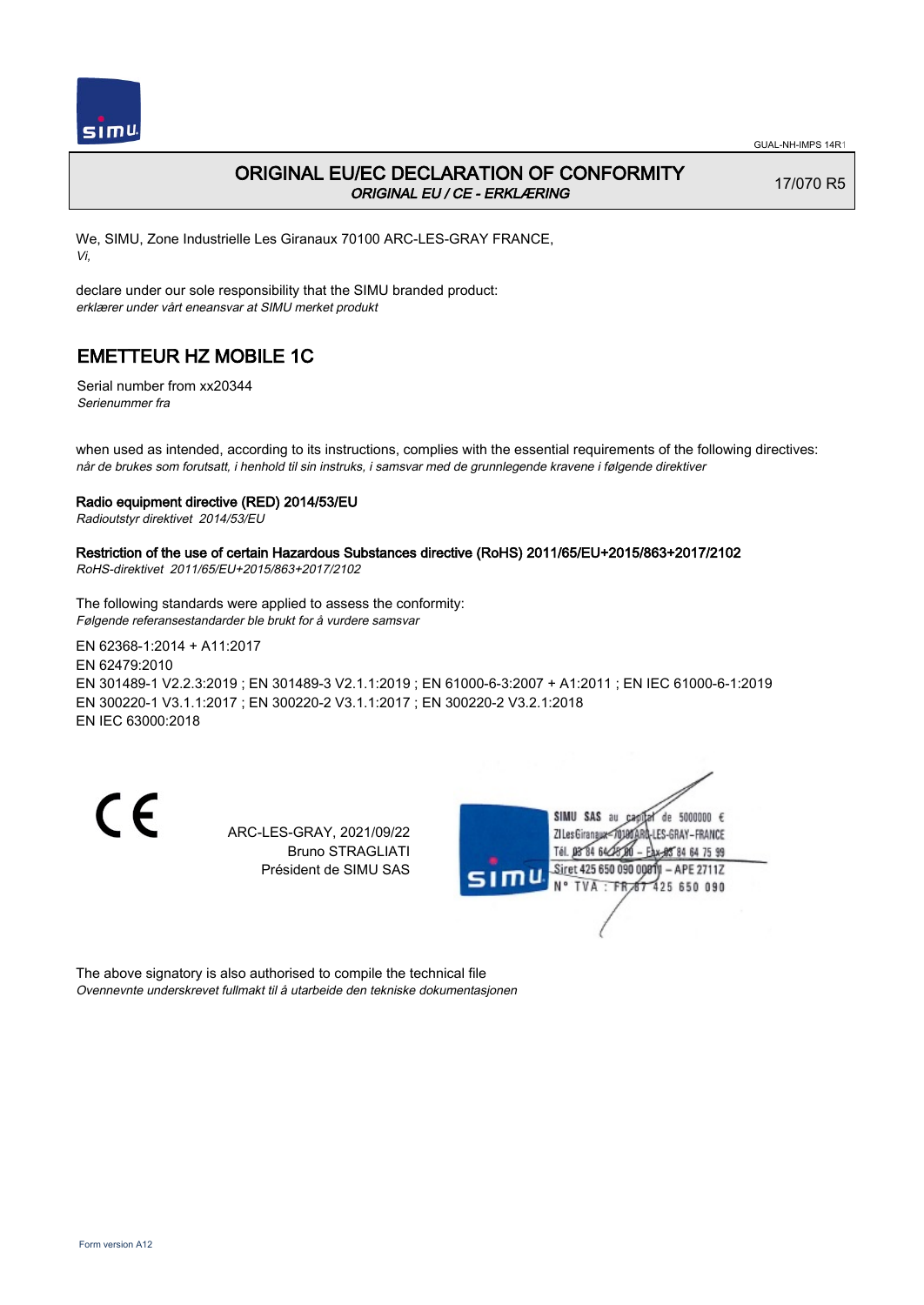

### ORIGINAL EU/EC DECLARATION OF CONFORMITY ORYGINALNA DEKLARACJA ZGODNOŚCI UE/WE

17/070 R5

We, SIMU, Zone Industrielle Les Giranaux 70100 ARC-LES-GRAY FRANCE, My,

declare under our sole responsibility that the SIMU branded product: deklarujemy z pełną odpowiedzialnością, że produkt oznaczony marką SIMU

## EMETTEUR HZ MOBILE 1C

Serial number from xx20344 z numerem seryjnym od

when used as intended, according to its instructions, complies with the essential requirements of the following directives: gdy jest używany zgodnie z przeznaczeniem i instrukcjami, spełnia podstawowe wymagania następujących Dyrektyw

#### Radio equipment directive (RED) 2014/53/EU

Dyrektywa o urządzeniach radiowych 2014/53/EU

### Restriction of the use of certain Hazardous Substances directive (RoHS) 2011/65/EU+2015/863+2017/2102

Dyrektywa RoHS 2011/65/EU+2015/863+2017/2102

The following standards were applied to assess the conformity: Do oceny zgodności zostały zastosowane następujące normy

EN 62368‑1:2014 + A11:2017 EN 62479:2010 EN 301489‑1 V2.2.3:2019 ; EN 301489‑3 V2.1.1:2019 ; EN 61000‑6‑3:2007 + A1:2011 ; EN IEC 61000‑6‑1:2019 EN 300220‑1 V3.1.1:2017 ; EN 300220‑2 V3.1.1:2017 ; EN 300220‑2 V3.2.1:2018 EN IEC 63000:2018

CE

ARC-LES-GRAY, 2021/09/22 Bruno STRAGLIATI Président de SIMU SAS



The above signatory is also authorised to compile the technical file Osoba wskazana powyżej jest również upoważniony do przygotowania dokumentacji technicznej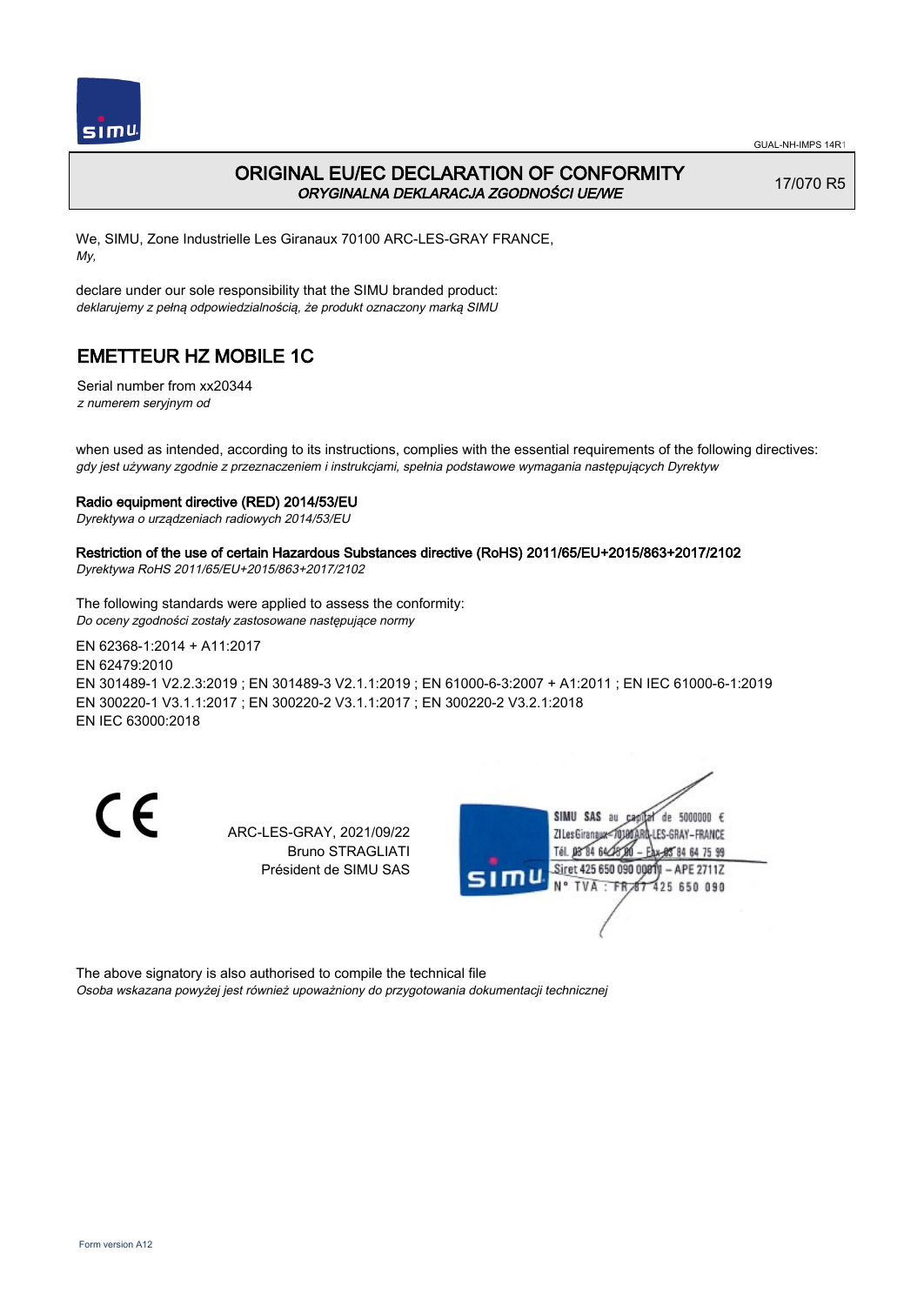

### ORIGINAL EU/EC DECLARATION OF CONFORMITY DECLARAÇÃO UE/CE DE CONFORMIDADE ORIGINAL

17/070 R5

We, SIMU, Zone Industrielle Les Giranaux 70100 ARC-LES-GRAY FRANCE, Nós,

declare under our sole responsibility that the SIMU branded product: declaramos sob nossa única responsabilidade que o dispositivo marca SIMU

## EMETTEUR HZ MOBILE 1C

Serial number from xx20344 Número de série desde

when used as intended, according to its instructions, complies with the essential requirements of the following directives: Quando utilizado de acordo com sua a aplicação, segundo as suas instruções, cumpre os requisitos essenciais das seguintes diretivas

#### Radio equipment directive (RED) 2014/53/EU

Diretiva equipamentos de rádio 2014/53/EU

### Restriction of the use of certain Hazardous Substances directive (RoHS) 2011/65/EU+2015/863+2017/2102

Diretiva RoHS 2011/65/EU+2015/863+2017/2102

The following standards were applied to assess the conformity: As normas de referência apresentadas em seguida foram aplicadas para avaliar a conformidade

EN 62368‑1:2014 + A11:2017 EN 62479:2010 EN 301489‑1 V2.2.3:2019 ; EN 301489‑3 V2.1.1:2019 ; EN 61000‑6‑3:2007 + A1:2011 ; EN IEC 61000‑6‑1:2019 EN 300220‑1 V3.1.1:2017 ; EN 300220‑2 V3.1.1:2017 ; EN 300220‑2 V3.2.1:2018 EN IEC 63000:2018

CE

ARC-LES-GRAY, 2021/09/22 Bruno STRAGLIATI Président de SIMU SAS



The above signatory is also authorised to compile the technical file A pessoa nomeada acima também está autorizada a compilar o processo técnico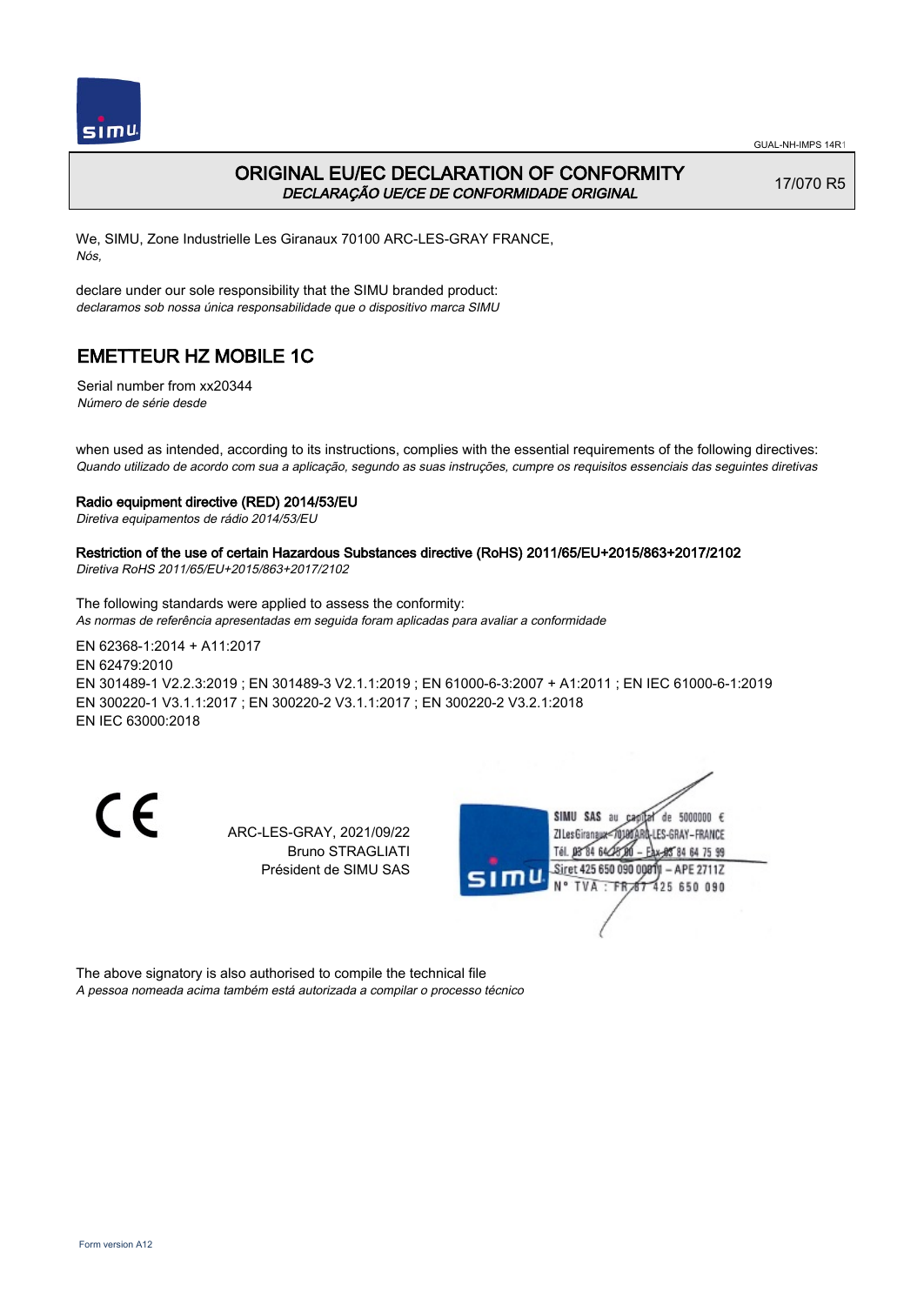

## ORIGINAL EU/EC DECLARATION OF CONFORMITY ORIGINAL EU/EC DECLARAIE DE CONFORMITATE

17/070 R5

We, SIMU, Zone Industrielle Les Giranaux 70100 ARC-LES-GRAY FRANCE, Noi,

declare under our sole responsibility that the SIMU branded product: declarăm pe propria răspundere că produsele marca SIMU

# EMETTEUR HZ MOBILE 1C

Serial number from xx20344 Numărul de serie din

when used as intended, according to its instructions, complies with the essential requirements of the following directives: utilizate conform destinaiei lor, aa cum este descris în manualul de utilizare, sunt în conformitate cu cerinele eseniale ale următoarelor directive

### Radio equipment directive (RED) 2014/53/EU

Directiva privind echipamentele radio 2014/53/EU

### Restriction of the use of certain Hazardous Substances directive (RoHS) 2011/65/EU+2015/863+2017/2102

Directiva RoHS 2011/65/EU+2015/863+2017/2102

The following standards were applied to assess the conformity: Următoarele standarde de referină au fost aplicate pentru respectarea conformităii

EN 62368‑1:2014 + A11:2017 EN 62479:2010 EN 301489‑1 V2.2.3:2019 ; EN 301489‑3 V2.1.1:2019 ; EN 61000‑6‑3:2007 + A1:2011 ; EN IEC 61000‑6‑1:2019 EN 300220‑1 V3.1.1:2017 ; EN 300220‑2 V3.1.1:2017 ; EN 300220‑2 V3.2.1:2018 EN IEC 63000:2018

CE

ARC-LES-GRAY, 2021/09/22 Bruno STRAGLIATI Président de SIMU SAS



The above signatory is also authorised to compile the technical file Semnatarul de mai sus este, de asemenea, autorizat să întocmească dosarul tehnic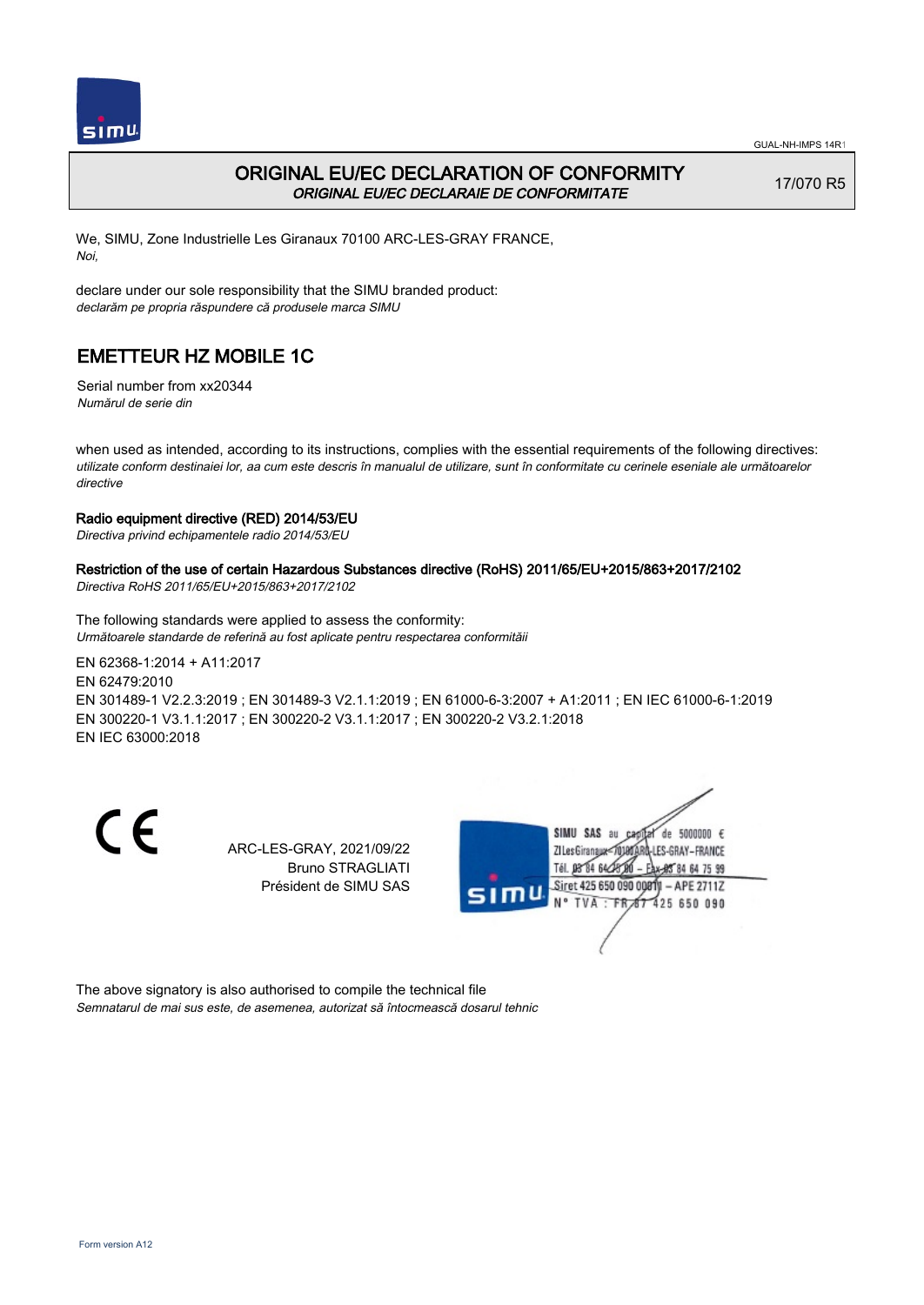

## ORIGINAL EU/EC DECLARATION OF CONFORMITY ORIGINAL EU/EG-FÖRSÄKRAN OM ÖVERENSSTÄMMELSE

17/070 R5

We, SIMU, Zone Industrielle Les Giranaux 70100 ARC-LES-GRAY FRANCE, Vi,

declare under our sole responsibility that the SIMU branded product: försäkrar på eget ansvar att produkten av varumärket SIMU

# EMETTEUR HZ MOBILE 1C

Serial number from xx20344 Serienumret från

when used as intended, according to its instructions, complies with the essential requirements of the following directives: uppfyller de grundläggande kraven i följande direktiv när den används på det sätt som avses, i enlighet med bruksanvisningen

### Radio equipment directive (RED) 2014/53/EU

Direktivet om radioutrustning 2014/53/EU

## Restriction of the use of certain Hazardous Substances directive (RoHS) 2011/65/EU+2015/863+2017/2102

RoHS-direktivet 2011/65/EU+2015/863+2017/2102

The following standards were applied to assess the conformity: Följande referensnormer har tillämpats för att göra en bedömning av överensstämmelsen

EN 62368‑1:2014 + A11:2017 EN 62479:2010 EN 301489‑1 V2.2.3:2019 ; EN 301489‑3 V2.1.1:2019 ; EN 61000‑6‑3:2007 + A1:2011 ; EN IEC 61000‑6‑1:2019 EN 300220‑1 V3.1.1:2017 ; EN 300220‑2 V3.1.1:2017 ; EN 300220‑2 V3.2.1:2018 EN IEC 63000:2018

CE

ARC-LES-GRAY, 2021/09/22 Bruno STRAGLIATI Président de SIMU SAS



The above signatory is also authorised to compile the technical file Den person som anges ovan är också behörig att ställa samman den tekniska dokumentationen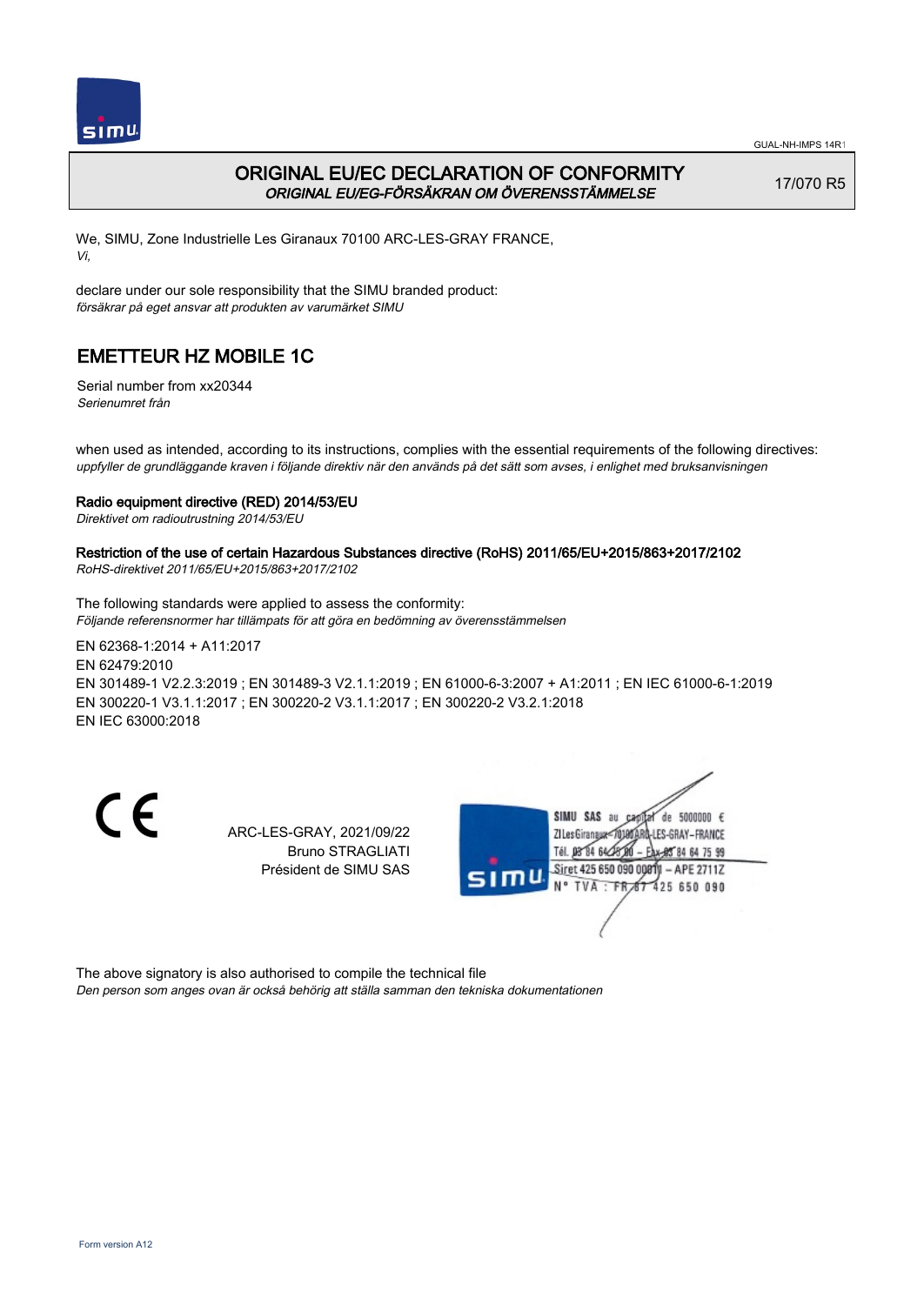

### ORIGINAL EU/EC DECLARATION OF CONFORMITY ORIGINÁLNE VYHLÁSENIE EU/ES O ZHODE

17/070 R5

We, SIMU, Zone Industrielle Les Giranaux 70100 ARC-LES-GRAY FRANCE, My,

declare under our sole responsibility that the SIMU branded product: vyhlasujeme na svoju výlučnú zodpovednosť, že výrobok značky SIMU

# EMETTEUR HZ MOBILE 1C

Serial number from xx20344 Seriové číslo od

when used as intended, according to its instructions, complies with the essential requirements of the following directives: ak je používaný v súlade s účelom použitia a s návodom, spĺňa základné požiadavky týchto smerníc

### Radio equipment directive (RED) 2014/53/EU

Smernica o sprístupňovaniu rádiových zariadení na trhu 2014/53/EU

#### Restriction of the use of certain Hazardous Substances directive (RoHS) 2011/65/EU+2015/863+2017/2102

Smernica o obmedzení používania určitých nebezpečných látok v elektrických a elektronických zariadeniach 2011/65/EU+2015/863+2017/2102

The following standards were applied to assess the conformity: Pre posúdenie zhody boli použité následujúce normy

EN 62368‑1:2014 + A11:2017 EN 62479:2010 EN 301489‑1 V2.2.3:2019 ; EN 301489‑3 V2.1.1:2019 ; EN 61000‑6‑3:2007 + A1:2011 ; EN IEC 61000‑6‑1:2019 EN 300220‑1 V3.1.1:2017 ; EN 300220‑2 V3.1.1:2017 ; EN 300220‑2 V3.2.1:2018 EN IEC 63000:2018

C E

ARC-LES-GRAY, 2021/09/22 Bruno STRAGLIATI Président de SIMU SAS



The above signatory is also authorised to compile the technical file uvedená osoba je tiež osoba zodpovedná za vypracovanie technickej dokumentácie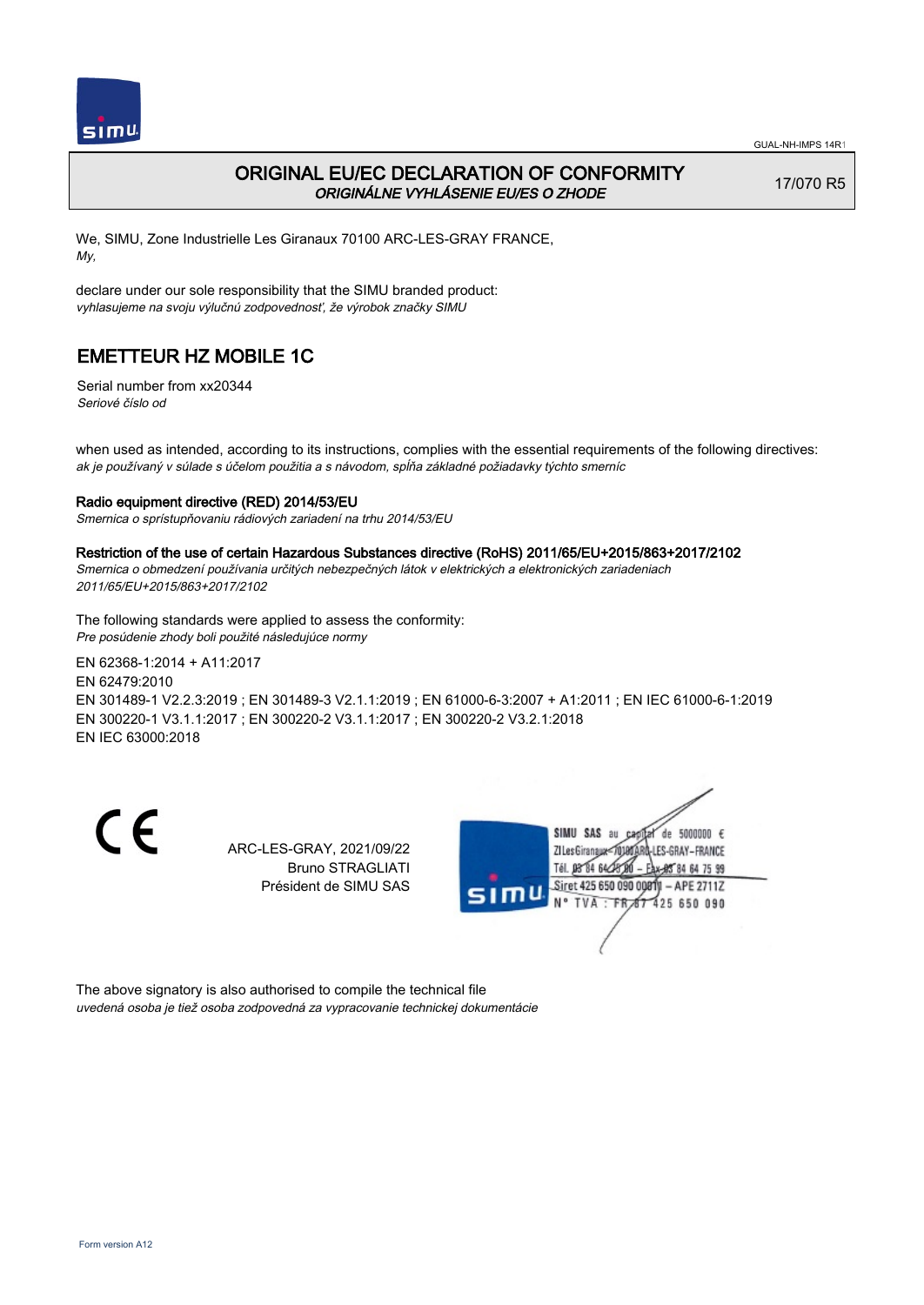

## ORIGINAL EU/EC DECLARATION OF CONFORMITY IZJAVA O SKLADNOSTI / IZJAVA O LASTNOSTIH

17/070 R5

We, SIMU, Zone Industrielle Les Giranaux 70100 ARC-LES-GRAY FRANCE, Mi,

declare under our sole responsibility that the SIMU branded product: S polno odgovornostjo izjavljamo, da izdelki blagovne znamke SIMU

# EMETTEUR HZ MOBILE 1C

Serial number from xx20344 'Serijska številka

when used as intended, according to its instructions, complies with the essential requirements of the following directives: ko se uporabljajo v skladu z namembnostjo in navodili, ustrezajo bistvenim zahtevam naslednjih direktiv

### Radio equipment directive (RED) 2014/53/EU

Ditrektiva o Radijski opremi 2014/53/EU

## Restriction of the use of certain Hazardous Substances directive (RoHS) 2011/65/EU+2015/863+2017/2102

Direktiva RoHS 2011/65/EU+2015/863+2017/2102

The following standards were applied to assess the conformity: Za preverjanje skladnosti so bili uporabljeni naslednji standardi

EN 62368‑1:2014 + A11:2017 EN 62479:2010 EN 301489‑1 V2.2.3:2019 ; EN 301489‑3 V2.1.1:2019 ; EN 61000‑6‑3:2007 + A1:2011 ; EN IEC 61000‑6‑1:2019 EN 300220‑1 V3.1.1:2017 ; EN 300220‑2 V3.1.1:2017 ; EN 300220‑2 V3.2.1:2018 EN IEC 63000:2018

CE

ARC-LES-GRAY, 2021/09/22 Bruno STRAGLIATI Président de SIMU SAS



The above signatory is also authorised to compile the technical file Podpisnik, naveden zgoraj, je pooblaščen tudi za pripravo tehnične dokumentacije